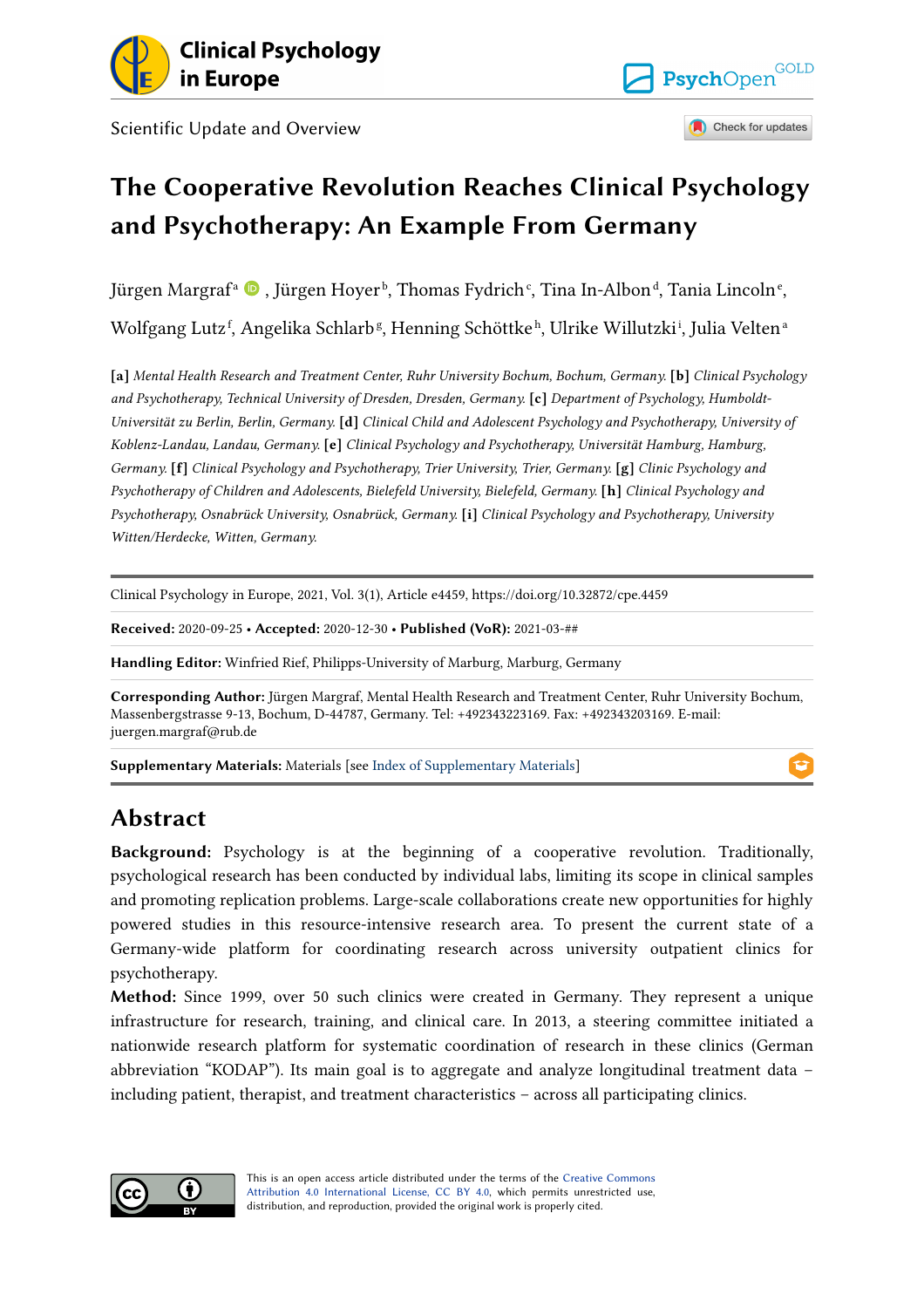**Results:** An initial survey (100% response rate) yielded recommendations for improved integration of data collection. Pilot data from 4,504 adult (16 clinics) and 568 child and adolescent patients (7 clinics) proved feasibility of data transfer and aggregation despite different data formats. Affective, neurotic, stress, and somatoform (adults) and anxiety and behavioral (children and adolescents) disorders were most frequent; comorbidity was high. Overcoming legal, methodological, and technical challenges, a common core assessment battery was developed, and data collection started in 2018. To date, 42 clinics have joined.

**Conclusions:** KODAP shows that research collaboration across university outpatient clinics is feasible. Fulfilling the need for stronger cumulative and cooperative research in Clinical Psychology will contribute to better knowledge about mental health, a core challenge to modern societies.

## **Keywords**

psychotherapy research, outpatient clinics, collaborative research, replication crisis

## **Highlights**

- **•** Data from 4,504 adult and 568 child and adolescent patients were successfully aggregated across 23 outpatient clinics.
- **•** Affective, neurotic, stress, and somatoform (adults) and anxiety and behavioral (children and adolescents) disorders were most frequent; comorbidity was high.
- **•** Legal, methodological, and technical challenges were overcome, and a common core assessment battery was developed.
- **•** 42 clinics have joined a Germany-wide research platform for systematic coordination of research in these clinics. Longitudinal data collection started in 2018.

Psychology and psychotherapy are at the beginning of a cooperative revolution (Chartier et al., 2018; Spellman, 2015). Traditionally, research in these fields has been conducted by individual labs, limiting its scope in clinical samples and promoting replication problems. In response to the so-called "replication crisis" in medicine, psychology and related fields (Camerer et al., 2018; Dumas-Mallet et al., 2017; Ioannidis, 2005; Open Science Collaboration, 2015; Pashler & Wagenmakers, 2012), the search for causes revealed methodological issues including insufficient sample sizes (Button et al., 2013; Flint et al., 2015; Rossi, 1990; Simmons et al., 2011) and the "file drawer problem" (aka publication bias; Kirsch et al., 2002; Rosenthal, 1979; Turner et al., 2008). These proximal causes are worsened by misaligned incentives in a context of dwindling research funding and increasing pressure to publish or perish (Margraf, 2015; Spellman, 2015). In addition, basic aspects of our academic cultures may serve as major contributors to the crisis by accelerating a race that, under the motto "winner takes all", favors fundamentally undesirable developments (Fang & Casadevall, 2012b). These "cultural" aspects include an exaggerated cult of originality (Fang & Casadevall, 2012a) and the "toothbrush problem" (Mischel, 2008): We

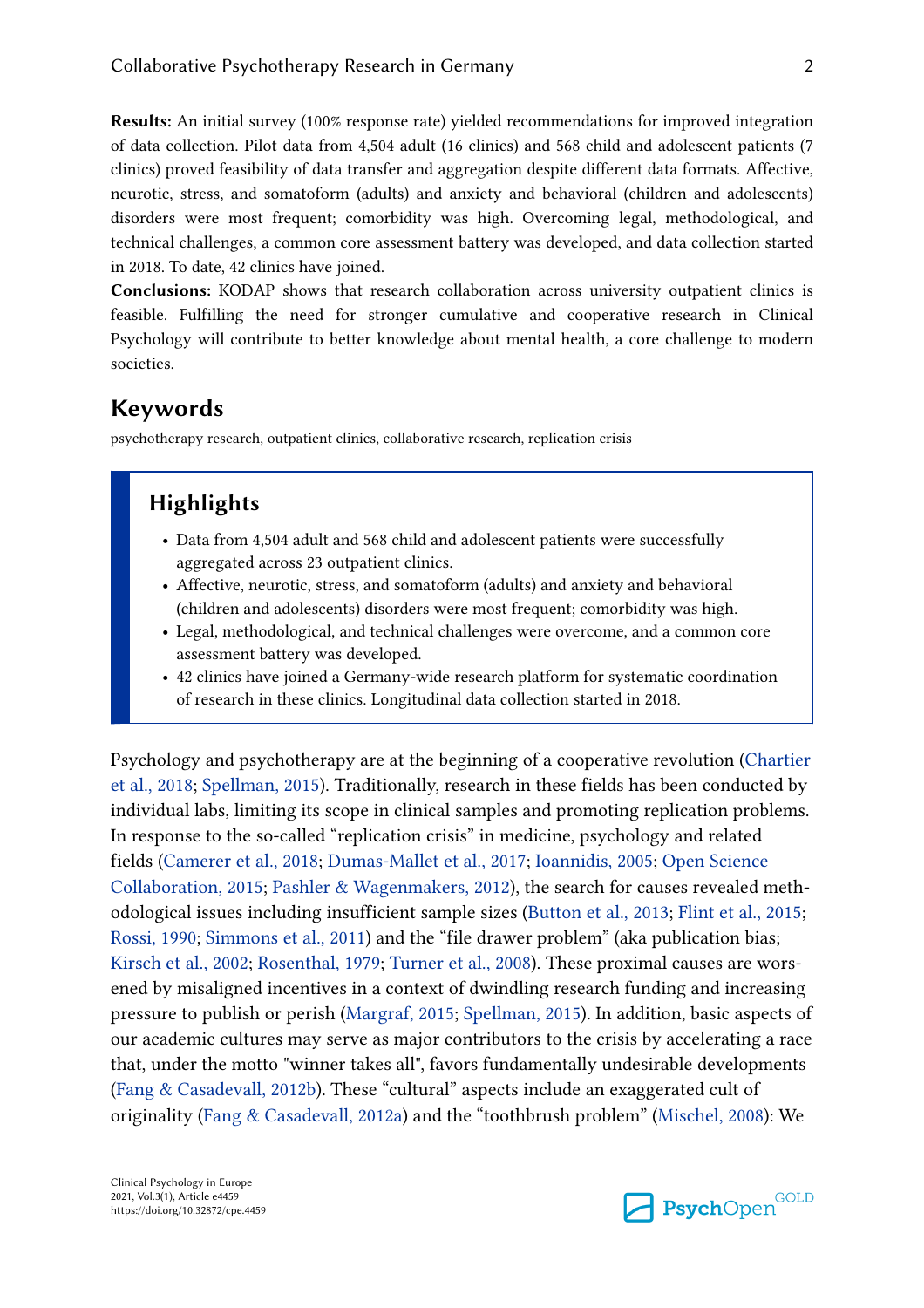tend to treat other peoples' theories like toothbrushes — every decent person uses one but no self-respecting person wants to use anyone else's. If getting and keeping your job and status requires achieving "originality" by not building on anyone else's work, it may directly undermine the goal of building a cumulative science (Mischel, 2008). The conflict applies not only to theories but also to therapies: The field is full of overstated claims of originality and uniqueness, leading to ill-founded distinctions and misguided competition that impede fruitful cooperation. As a result of this "disconnect between what is good for scientists and what is good for science" (Nosek et al., 2012, p. 616) we have a situation, where "most published research findings are false" (Ioannidis, 2005) and "most clinical research is not useful" (Ioannidis, 2016).

We cannot, however, simply deplore external pressures and individual misconduct, we must also devote our critical attention to the cult of originality and priority and the overemphasis on individual contributions that underlie them. We need to pursue an academic community that works collectively, albeit competitively, to advance theory and therapy. This requires developing common shared tools and a more serious quest for robust, replicable and consequential findings (Mischel, 2009). The importance of teamwork in science has never been greater (Fang & Casadevall, 2012a). Teams increasingly dominate science and are contributing the highest-impact and most reliable research. Collaborations, consortia and networks are essential for tackling many of the most important challenges in psychotherapy and psychosomatics. Luckily, scientists in psychology and medicine recently have opened up much more to new forms of increased collaboration, allowing them to initiate projects at a scale previously unattained. Perhaps the most visible hallmark of the cooperative revolution has been the rapid increase in large-scale collaborations such as ManyLabs, ManyBabies, Open Science Collaboration, Psychological Science Accelerator, Registered Replication Reports, and StudySwap (Chartier et al., 2018). Our research questions as well as our often still inadequate measurement accuracy typically require very large samples (Margraf, 2015). Large joint projects and individual projects coordinated with them must complement each other, and the necessary infrastructure must be developed. This should create new opportunities for highly powered studies even in resource-intensive areas such as psychotherapy research.

The present article describes the example of an innovative approach to collaborative psychotherapy research from Germany (Hoyer et al., 2015; In-Albon et al., 2019; Velten et al., 2017, 2018). Since Germany established the legal basis for psychotherapy outpatient clinics at university departments of Clinical Psychology in 1999, over 50 such clinics devoted to research (i.e., research clinics) and to clinical training of psychotherapists (i.e., training clinics) were created. Each year, many thousand patients across all age and clinical groups are treated under routine clinical conditions as well as in circumscribed research projects (In-Albon et al., 2019; Velten et al., 2018). Together, they represent a unique infrastructure for research, training and clinical care that rapidly has proven to be an important facilitator of research in psychotherapy and mental health. The clinics

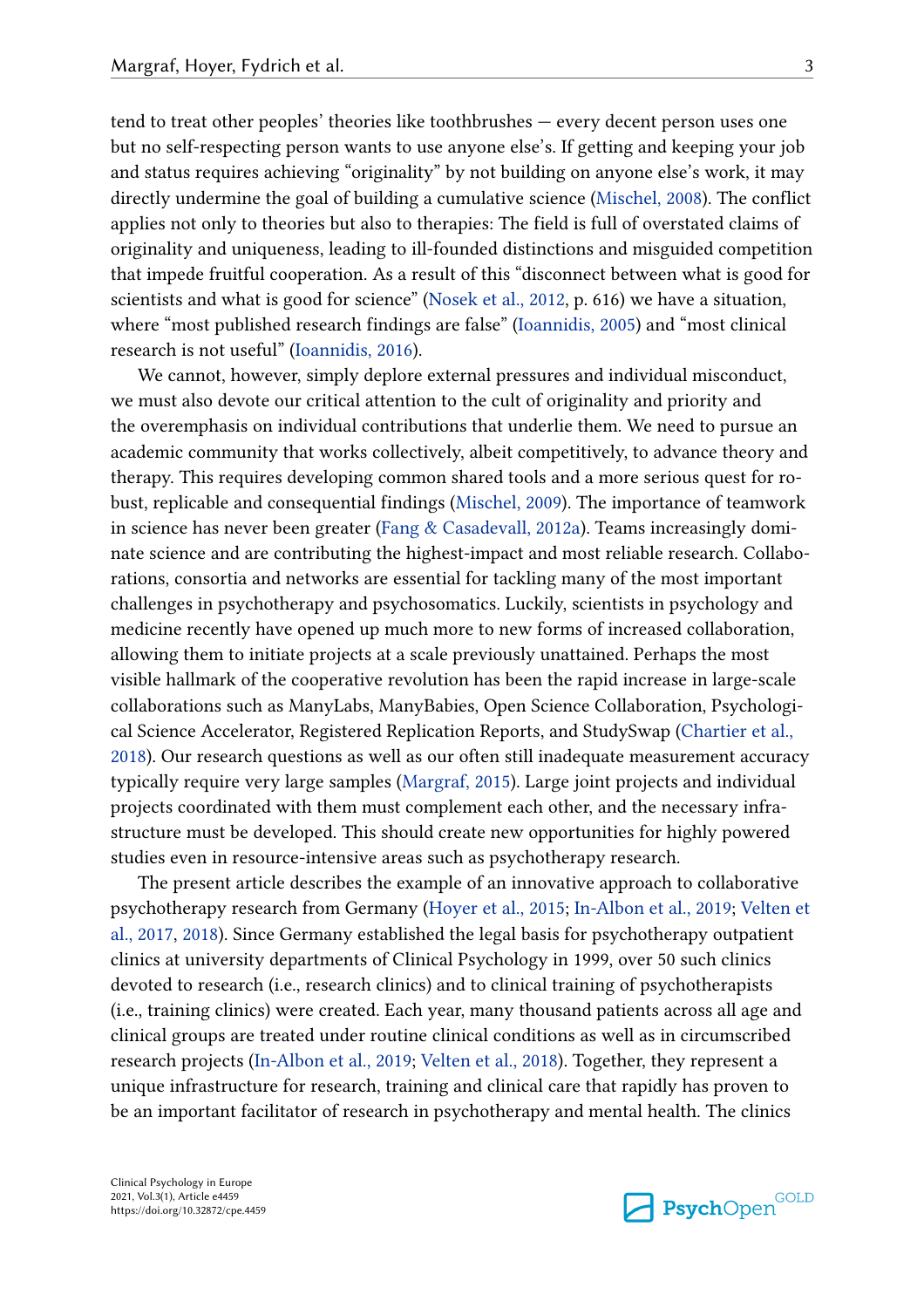routinely gather a large amount of data on therapy outcomes as well as on patient and therapist characteristics (Velten et al., 2017). High standards of quality assurance are achieved in these outpatient clinics through regular, standardized diagnostic assessments. These data can also be used for research, in particular psychotherapy research (e.g., Ziem & Hoyer, 2020). In spite of this remarkable track record, the full potential of synergetic gain from a systematic coordination of research at the clinics had until recently not yet been sufficiently exploited. The scientific evaluation of treatment data is particularly difficult for clinics with a smaller number of cases: Patients and therapists often invest time and effort to answer questions about symptoms, the course of therapy or therapeutic relationships without sufficiently large samples for quantitative analysis. Up to now, the combination of the collected data with other clinics has been an exception that was limited to individual multicenter research projects (e.g., Gloster et al., 2011; Hoyer et al., 2016; Lutz et al., 2009). Nonetheless, the chances of an aggregation of research data across clinics are manifold.

Research coordination would involve a standardization in diagnostic documentation, a standardized reporting system and consequently the possibility of aggregating data from several or all outpatient clinics. Proposals for practice research networks have already been discussed on various occasions (e.g., Borkovec et al., 2001; Castonguay, 2011). A collaborative approach offers a number of important advantages: With the aggregated basic data, research with a large number of cases can be carried out in a short time. If necessary, comparatively rare disorders or their variants (e.g., Skin Picking Disorder, Depersonalization/Derealization Disorder, Sexual Dysfunctions; Balon, 2017; Sierra & David, 2011; Velten et al., 2021) even those not yet explicitly defined in classification systems (e.g. Facebook Addiction Disorder; Brailovskaia et al., 2018, 2019) can be investigated. In the case of more frequent disorders, the high number of cases allows subgroup comparisons and valid benchmark analyses to be carried out. Current topics such as the investigation of therapist data, discontinuation rates, the hotly debated topic of failures and side effects (Jacobi et al., 2011), transgenerational psychotherapy effects (Schneider et al., 2013) or groundbreaking developments in basic research (such as in the area of therapygenetics; Coleman et al., 2017; Rayner et al., 2019; Roberts et al., 2017, 2019; Wannemüller et al., 2018a; Wannemüller et al., 2018b) could be addressed more quickly with highly visible studies based on large clinical data sets. Ultimately, the collaborative database provides a valuable starting point for applying for major projects.

In 2013, an initiative group began to lay the groundwork for the systematic coordination of research in the German university outpatient clinics for psychotherapy in order to create a nationwide research platform for clinical psychology and psychotherapy (German abbreviation "KODAP" for "Coordination of Data Acquisition at Research Clinics for Psychotherapy"). This platform will allow the aggregation and analysis of longitudinal treatment data – including patient, therapist, and treatment characteristics – across all participating clinics for adults, children and adolescents. The short-term goal

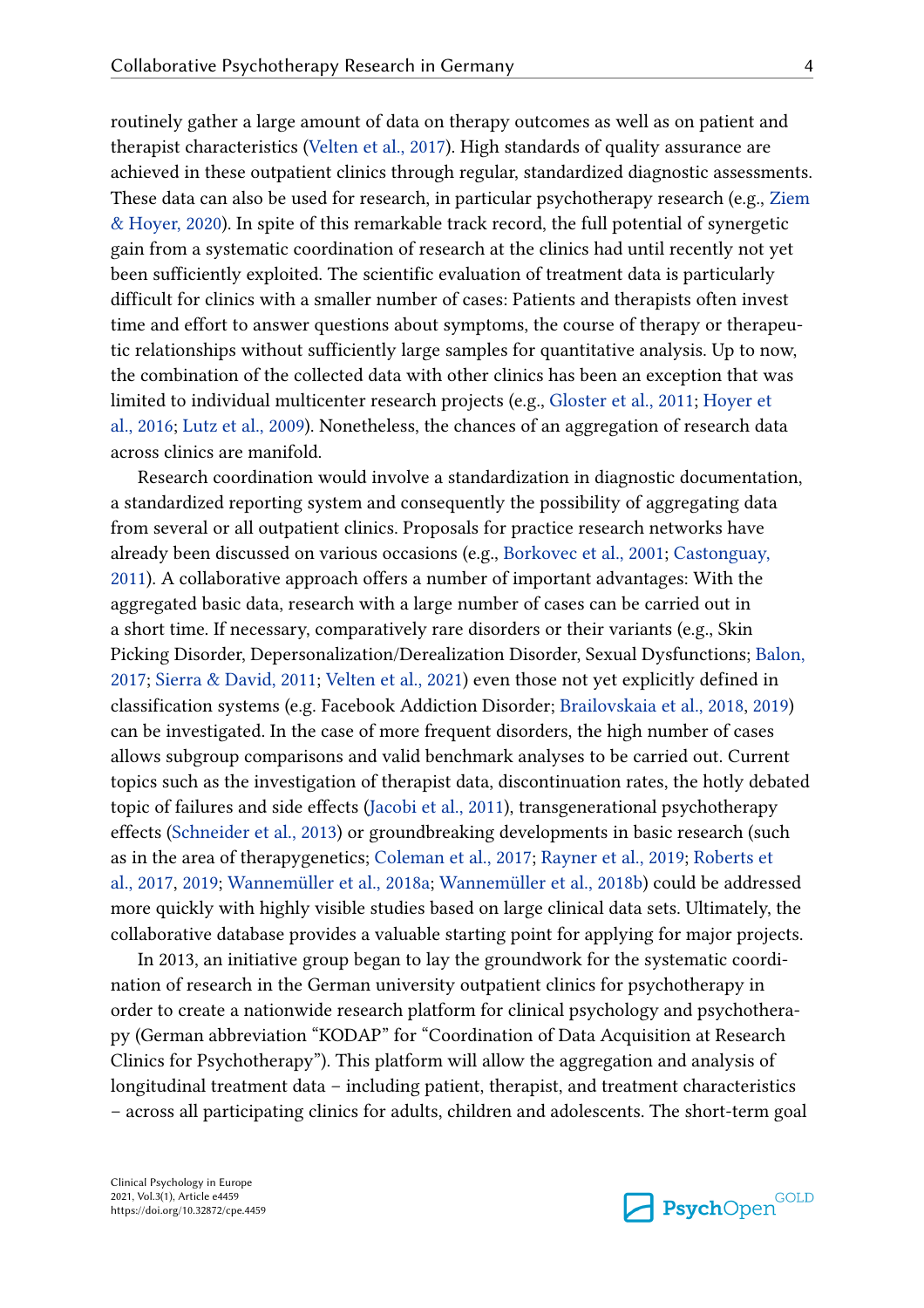of KODAP was to establish the feasibility of large-scale coordinated research. Medium to long-term goals of the project are the advancement of theory, practice, and dissemination of psychotherapy and clinical psychology. The present article describes the steps taken, the challenges that had to be overcome and four feasibility studies that were carried out.

## **Overview of Feasibility Studies**

Immediate goals of Study 1 (Hoyer et al., 2015) were (a) to gather information on the core characteristics of the clinics and on this basis (b) to develop proposals for better integration of research efforts. In order to estimate the size and clinical composition of potential populations for future studies the number of patients initiating treatment in the participating KODAP outpatient clinics in 2016 as well as their diagnoses and psychopathological complaints together with the database, research and administrative software used in the clinics were recorded. Immediate goals of Study 2 (Velten et al., 2017) were (a) to develop a comprehensive catalogue of the considerable logistical, technical and legal data protection challenges facing the planned research collaboration, (b) to use this to examine the workability of cross-clinic collection of patient, therapist and therapy data and (c) to plan the third and fourth pilot studies. Study 3 (Velten et al., 2018) and Study 4 (In-Albon et al., 2019) aimed (a) to actually aggregate patient data across a pilot sample of clinics (Study 3: adults, Study 4: children and adolescents) treated in 2016 and use this (b) to test all the processes necessary for data preparation, transmission and aggregation at the cooperation partners and the central coordination center. The focus was on the frequency distribution of treatment diagnoses to answer the following research questions: Which disorders are frequently treated, which are rarely? How high is the proportion of severely distressed patient groups with more than one disorder diagnosis, at least one personality disorder or severe symptoms?

## **Study 1 (Hoyer et al., 2015)**

#### **Method**

A complete list of outpatient clinics at German university departments of clinical psychology and psychotherapy for the psychotherapeutic treatment of adults, children and adolescents (referred to as "clinics" in the following) was compiled in 2014 (Hoyer et al., 2015). This yielded 53 institutions whose scientific and managing directors were contacted by e-mail in May 2014 with the request to complete a short survey form. A questionnaire was developed by the initiative group to record the characteristics of the clinics. It asked for the diagnostic instruments, disorder-specific and general clinical questionnaires, as well as the patient and therapist variables of interest. In addition, the type, strengths and weaknesses of the clinical, research and administrative software used was assessed by open questions. Finally, the clinics reported the annual number of pre

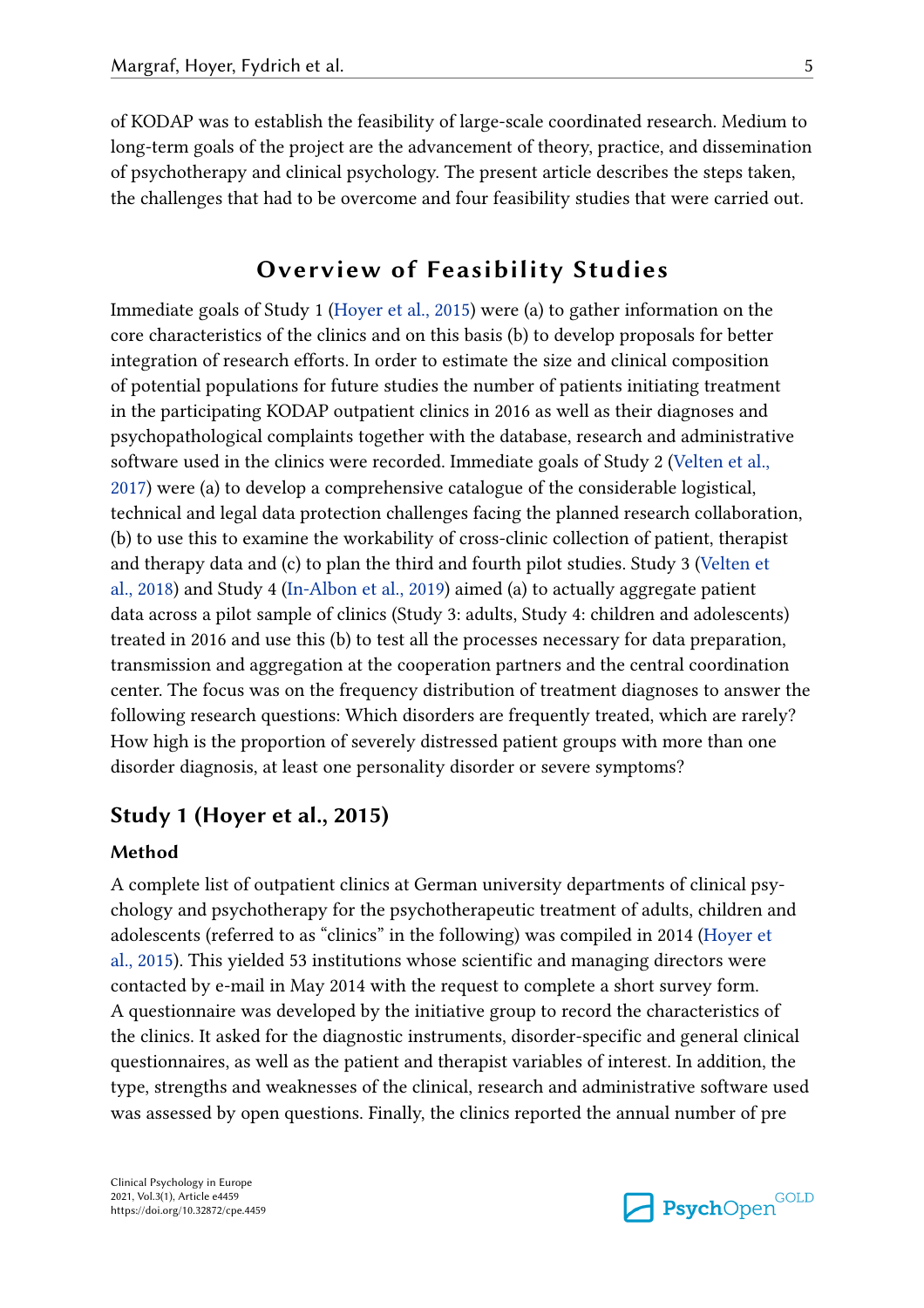and post therapy datasets of all patients (i.e., defined as any person for whom a patient file was created) treated in 2013. Case numbers for adults and children and adolescents were asked separately.

#### **Results**

All 53 clinics contacted provided data on their institution by November 2014 (100% response rate). Whereas some of the clinics were still in the planning or construction stage or could not provide reliable data on current patient numbers for technical reasons, 49 clinics were able to provide information on their annual number of patients. Estimates (some of the clinics were able to provide only approximate data) for patients treated in 2013 yielded 8200 pre- and 5400 post-therapy data records for adults, and 2400 pre- and 1100 post-therapy data records for children and adolescents.

There were clear overlaps in the methods used for the diagnosis of mental disorders as shown in Table 1. Given the large number of different mental disorders treated in the clinics, it is not surprising that more than 150 different disorder-specific instruments were identified by the survey.

#### **Table 1**

*Diagnostic Assessments Utilized Routinely in Outpatient Clinics (Instruments Used by at Least 15% of Clinics).*

| Instrument                                                                                        | % of clinics using<br>instrument |
|---------------------------------------------------------------------------------------------------|----------------------------------|
|                                                                                                   |                                  |
| Instruments used for ICD/DSM diagnoses                                                            |                                  |
| <b>Adults</b>                                                                                     |                                  |
| Structured Clinical Interview for DSM-IV <sup>a</sup> , SCID                                      | 89.2                             |
| International Diagnostic Checklist <sup>b</sup> , IDCL                                            | 21.6                             |
| Diagnostic Interview for Mental Disorders <sup>c</sup> , DIPS                                     | 16.2                             |
| Children and adolescents                                                                          |                                  |
| Diagnostic Interview for Mental Disorders in Childhood and Adolescence <sup>d</sup> , Kinder-DIPS | 85.7                             |
| General clinical instruments                                                                      |                                  |
| <b>Adults</b>                                                                                     |                                  |
| Brief Symptom Inventory <sup>e</sup> , BSI                                                        | 62.2                             |
| Symptom Checklist 90-Revised <sup>f</sup> , SCL 90-R                                              | 45.9                             |
| Inventory of Interpersonal Problems <sup>g</sup> , IIP                                            | 27.0                             |
| Clinical Global Impressions Scale <sup>h</sup> , CGI                                              | 24.3                             |
| Children and adolescents                                                                          |                                  |
| Child Behavior Checklist <sup>i</sup> , CBCL/6-18R                                                | 64.3                             |
| Youth Self-Report of the Child Behavior Checklist <sup>i</sup> , YSR/11-18R                       | 57.1                             |
| Teacher Report Form <sup>i</sup> , TRF/6-18R                                                      | 50.0                             |
| Inventory for the Assessment of Life Quality in Children and Adolescents <sup>1</sup> , ILK       | 42.9                             |

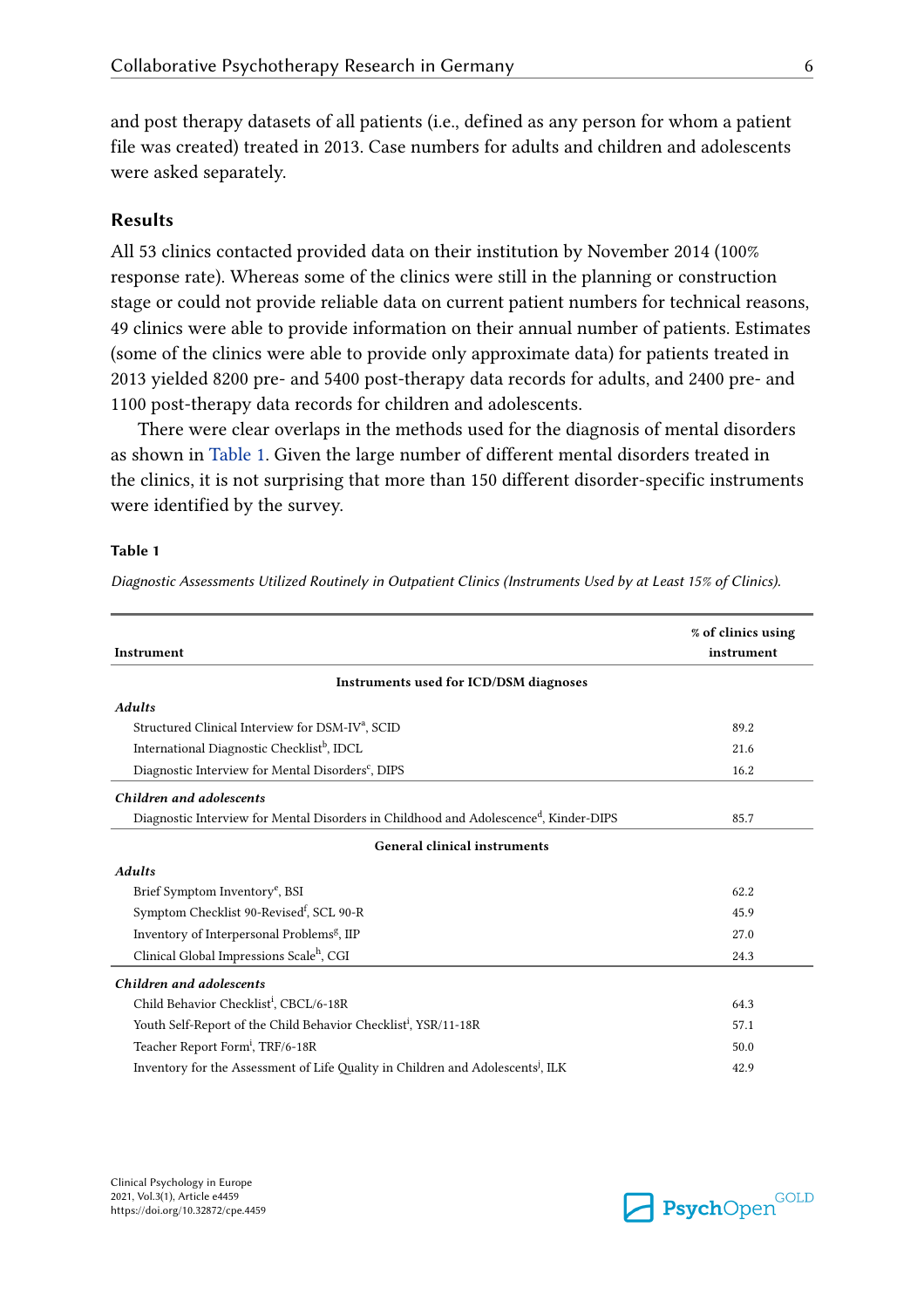| Instrument                                                                              | % of clinics using<br>instrument |  |  |  |
|-----------------------------------------------------------------------------------------|----------------------------------|--|--|--|
| Disorder-specific instruments                                                           |                                  |  |  |  |
| <b>Adults</b>                                                                           |                                  |  |  |  |
| Beck Depression Inventory <sup>k</sup> , BDI I or BDI II                                | 89.2                             |  |  |  |
| Body Sensations Questionnaire, Agoraphobic Cognitions Questionnaire, Mobility Inventory | 64.9                             |  |  |  |
| Screening for Somatoform Symptoms 2 <sup>m</sup> , SOMS 2                               | 56.8                             |  |  |  |
| Eating Disorder Inventory 2 <sup>n</sup> , EDI 2                                        | 48.6                             |  |  |  |
| Social Interaction Anxiety Scale <sup>o</sup> , SIAS                                    | 48.6                             |  |  |  |
| Hamburg Obsessive/Compulsive Inventory <sup>p</sup> , HZI                               | 45.9                             |  |  |  |
| Social Phobia-Scale <sup>o</sup> , SPS                                                  | 43.2                             |  |  |  |
| Posttraumatic Stress Diagnostic Scale <sup>q</sup> , PSD                                | 40.5                             |  |  |  |
| Impact of Event Scale <sup>r</sup> , IES                                                | 35.1                             |  |  |  |
| Eating Inventory <sup>s</sup> , FEV                                                     | 29.7                             |  |  |  |
| Borderline-Symptom-List-23 <sup>t</sup> , BSL-23                                        | 29.7                             |  |  |  |
| Yale Brown Obsessive Compulsive Scale <sup>u</sup> , Y-BOCS                             | 27.0                             |  |  |  |
| Children and adolescents                                                                |                                  |  |  |  |
| Children's Depression Inventory <sup>v</sup> , DIKJ                                     | 64.3                             |  |  |  |
| Fear Survey Schedule for Children - Revised <sup>w</sup> , PHOKI                        | 57.1                             |  |  |  |
| Social Phobia and Anxiety Inventory for Children <sup>x</sup> , SPAIK                   | 35.7                             |  |  |  |
| Anxiety Questionnaire for School Students <sup>y</sup> , AFS                            | 35.7                             |  |  |  |

<sup>a</sup>Wittchen et al., 1997. <sup>b</sup>Hiller et al., 1997. °Margraf et al., 2017; Schneider & Margraf, 2011. <sup>4</sup>Margraf et al., 2017; Schneider et al., 2009. <sup>e</sup>Derogatis & Spencer, 1993; Franke, 1997. <sup>f</sup>Derogatis, 1992; Franke & Derogatis, 1995.<br>Herowitz et al., 2000. <sup>h</sup>Guy, 1976: Kadouri et al., 2007. iDöpfner et al., 2014. iMatteiat & Remschmidt, 20 <sup>g</sup>Horowitz et al., 2000. <sup>h</sup>Guy, 1976; Kadouri et al., 2007. Döpfner et al., 2014. <sup>j</sup>Mattejat & Remschmidt, 2006.<br><sup>k</sup>Hautzinger et al., 2000. 2009. <sup>l</sup>Eblers et al., 2001. inRief et al., 1997. <sup>n</sup>Paul & Thiel, 2004. °Sta kHautzinger et al., 2000, 2009. <sup>I</sup>Ehlers et al., 2001. ™Rief et al., 1997. ™Paul & Thiel, 2004. °Stangier et al., 1999.<br>PZaworka et al., 2003. ¶Griesel et al., 2006. "Maercker & Schützwohl, 1998. <sup>sp</sup>udel & Westenhöfer, 1 Zaworka et al., 2003. <sup>q</sup>Griesel et al., 2006. <sup>r</sup>Maercker & Schützwohl, 1998. <sup>s</sup>Pudel & Westenhöfer, 1989. 'Wolf et al., 2009. "Hand & Büttner-Westphal, 1991. 'Stiensmeier-Pelster et al., 2014. "Döpfner et al., 2006. "Melfsen et al., 2001. y Wieczerkowski et al., 1981.

The systematic collection of essential patient characteristics such as age, gender and diagnosis (see Table 2) is a standard in all participating clinics. In addition, most clinics also record level of education, marital status and the number of therapy sessions. The documentation of therapist characteristics is limited to therapist gender, age and training status in most clinics. A large number of different software programs for patient data maintenance, room planning and billing as well as other administrative purposes are used by the clinics. These include programs from commercial providers as well as individual database solutions created in-house. The three most frequently cited software tools were PsychoEQ (PsychoWare Software), AMBOS (Therapy Organization Software) and self-developed SPSS or Microsoft Excel databases. The most frequently named strengths of the respective software solutions are their individual adaptability to the needs of the clinic, easy exportability of the data, simple operation and good support from the manufacturer. Frequently mentioned weaknesses of the programs are the susceptibility to errors, the limitation of data export only via employees of the manu-

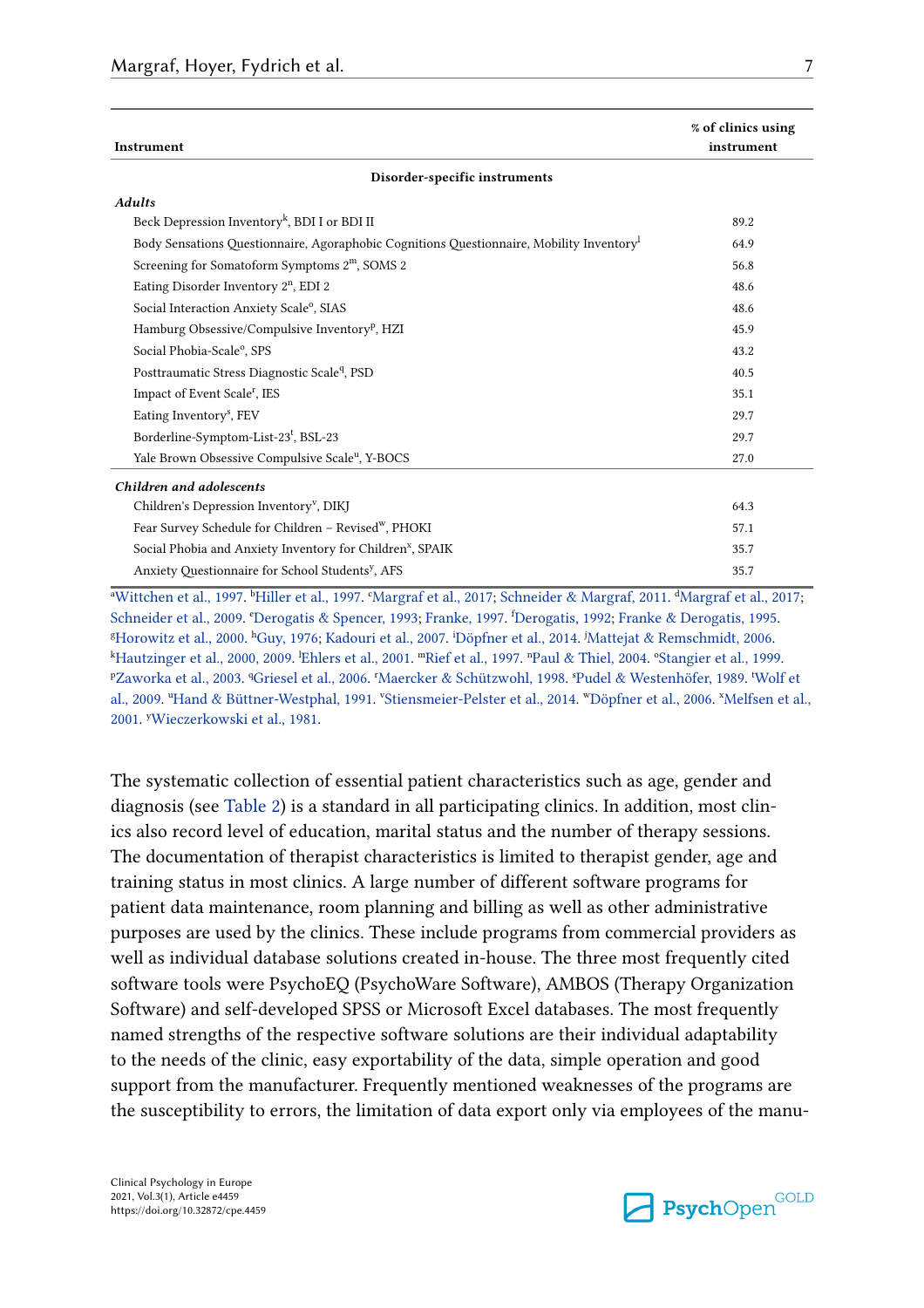facturer as well as the missing possibility to record specific variables such as therapist characteristics.

#### **Table 2**

*Patient and Therapist Characteristics Reported in Feasibility Study 1*

| Variable                                         | % of clinics giving information |  |  |
|--------------------------------------------------|---------------------------------|--|--|
| <b>Patient characteristics</b>                   |                                 |  |  |
| Age                                              | 100                             |  |  |
| Gender                                           | 100                             |  |  |
| Diagnosis (ICD-10)                               | 100                             |  |  |
| Level of education                               | 95.9                            |  |  |
| Marital status                                   | 93.9                            |  |  |
| Number of treatment sessions                     | 93.9                            |  |  |
| Index diagnosis                                  | 89.8                            |  |  |
| Therapist characteristics                        |                                 |  |  |
| Gender                                           | 77.6                            |  |  |
| Age                                              | 69.4                            |  |  |
| Training status (fully licensed vs. in training) | 65.3                            |  |  |

## **Study 2 (Velten et al., 2017)**

#### **Method**

The results of the first pilot study were evaluated by the initiative group<sup>1</sup> in several faceto-face meetings as well as in telephone and Skype conferences in 2015 and 2016. Two subgroups dealt with the variables for adults and for children/adolescents, respectively. This led to the following structure of the catalogue of logistical, technical and legal data protection challenges facing the planned research collaboration: (1) organizational framework conditions, (2) cooperation agreement, (3) Steering Group, (4) coordination center, (5) initial set of variables to be collected for adults and for children and adolescents, (6) process to expand the dataset in the future, (7) data protection of transmitted information and ethical approval, (8) planning of the final feasibility study (Velten et al., 2017). For each of these sections specific recommendations were formulated on the basis of unanimous decisions. In addition, the procedures for patient informed consent and ethical approval of the project had to be developed.



<sup>1)</sup> C. Bennecke, M. Berking, J. Hoyer, T. In-Albon, T. Lincoln, W. Lutz, J. Margraf, A. Schlarb, H. Schöttke, U. Willutzki.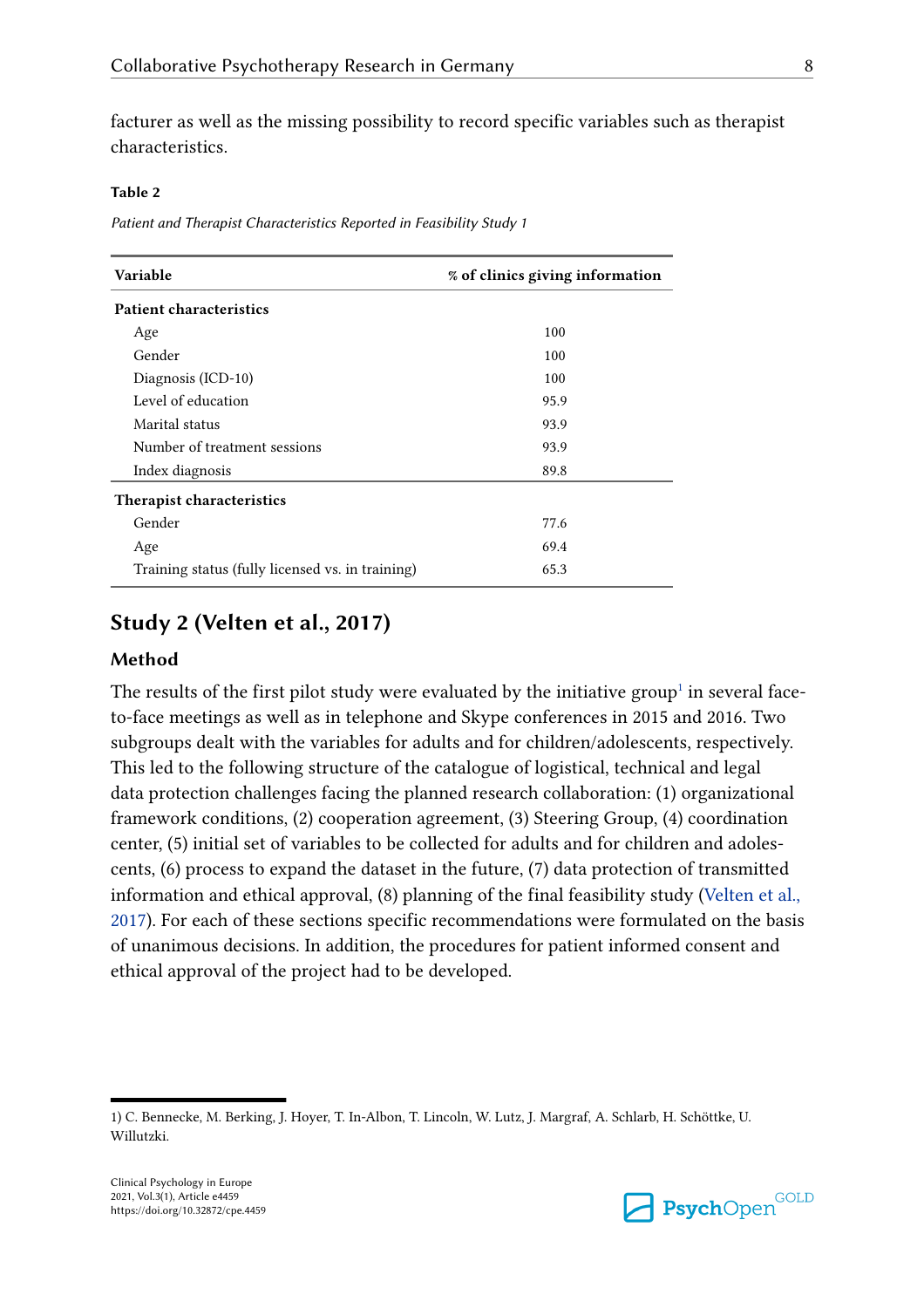#### **Results**

Based on the results of Study 1, the initiative group for the development of research cooperation derived recommendations regarding the catalogue of challenges for the cooperation project listed below. All recommendations were formulated on the basis of unanimous decisions by the initiative group.

**(1) Organizational framework conditions —** The planned research cooperation requires a solid organizational basis that must be supported by a legal entity. On 20 March 2017, *Unith.ev* began to serve as the organizing institution of the KODAP project. *Unith.ev* (the network of German university outpatient clinics for psychotherapy) is a registered non-profit association (the German "ev" stands for registered association, "unith" combines "university" and "therapy"). The sponsorship by a registered association clarifies the continued legal responsibility, and the non-profit character underlines the non-commercial character of its research, which serves the common good.

**(2) Cooperation agreement —** In order to legally secure the ambitious project, a cooperation agreement was drafted which regulates the rights and obligations of all participating clinics. It specifies the subject matter of the contract and provides the relevant information on the duration, confidentiality, liability and termination of membership in the project. In order to ensure the effective execution of the scientific and operational work of the research network, a steering group and a coordination center had to be established. Their respective tasks are also defined in the cooperation agreement (in German language, available from the first author on request).

**(3) Steering group —** The tasks of the steering group include the development, support and conception of KODAP's research activities. At present (mid-2020), the steering group consists of most members of the initiative group, which was formed in October 2013 at the annual meeting of German university professors of clinical psychology and psychotherapy. So far, the group met about three times a year, addressing the essential steps of the project, taking decisions by consensus. It currently consists of 8 members, representing 8 different universities. Rules of procedure were adopted in January 2017 to govern the rights and duties of the steering group (in German language, available from the first author on request) and contain guidelines for publications based on KODAP data.

**(4) Coordination center —** The main tasks of the coordination center are the collection, storage, quality control, aggregation and statistical analysis of the data obtained. The data sets which the participating clinics provide annually for the KODAP project are aggregated and stored in the coordination center. This task was taken over by the Mental Health Research and Treatment Center of Ruhr University Bochum. Regular reports,

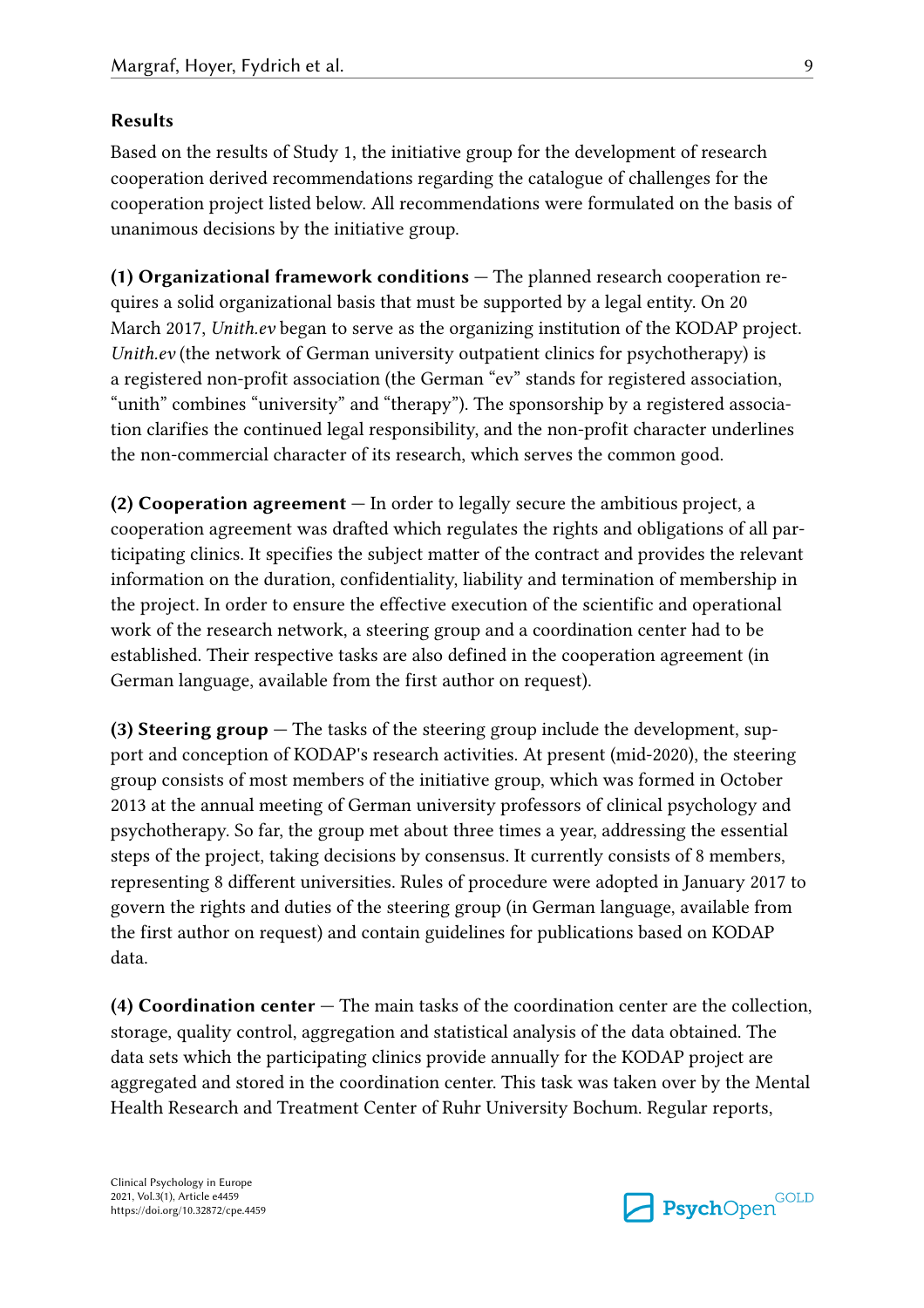which serve to keep the partners continuously informed about the progress of work, are prepared by the coordination center. The rights and duties of the coordination center are set out in the cooperation agreement (in German language, available from the first author on request).

**(5) Initial set of variables —** The initial core data set defined is presented in Table 3.

#### **Table 3**

*Initial Core Set of Variables to be Collected for Adults and for Children and Adolescents*

| <b>Patient characteristics</b>                                                                        |  |  |  |
|-------------------------------------------------------------------------------------------------------|--|--|--|
| All                                                                                                   |  |  |  |
| Age (years)                                                                                           |  |  |  |
| Gender                                                                                                |  |  |  |
| Previous psychological or psychosocial treatments                                                     |  |  |  |
| Index and additional diagnoses (ICD-10, before and after therapy) based on structured or standardized |  |  |  |
| clinical interviews                                                                                   |  |  |  |
| Level of education                                                                                    |  |  |  |
| Clinicians Global Impression Scale <sup>a</sup> , CGI                                                 |  |  |  |
| <b>Adults</b>                                                                                         |  |  |  |
| Marital status                                                                                        |  |  |  |
| Brief Symptom Inventory <sup>b</sup> , BSI or Symptom Checklist 90-Revised <sup>c</sup> , SCL 90-R    |  |  |  |
| Beck Depression Inventory <sup>d</sup> , BDI I or BDI II                                              |  |  |  |
| Children and adolescents                                                                              |  |  |  |
| Child Behavior Checklist <sup>e</sup> , CBCL                                                          |  |  |  |
| Youth Self-Report of the Child Behavior Checklist <sup>e</sup> , YSR 11-18R                           |  |  |  |
| Psychosocial stressors (max. 5)                                                                       |  |  |  |
| Living situation                                                                                      |  |  |  |
| Parent variables: $BSI^b$ or SCL-90-R <sup>c</sup> , level of education, partnership status           |  |  |  |
| Therapist characteristics                                                                             |  |  |  |
| Gender                                                                                                |  |  |  |
| Age                                                                                                   |  |  |  |

Training status (fully licensed vs. still in training)

#### **Treatment variables**

Number of therapy sessions

Type of treatment performed

Current treatment status (ongoing, discontinued, regular termination)

a Guy, 1976; Kadouri et al., 2007. b Derogatis & Spencer, 1993; Franke, 1997. c Derogatis, 1992; Franke & Derogatis, 1995. d Hautzinger et al., 2000, 2009. e Döpfner et al., 2014.

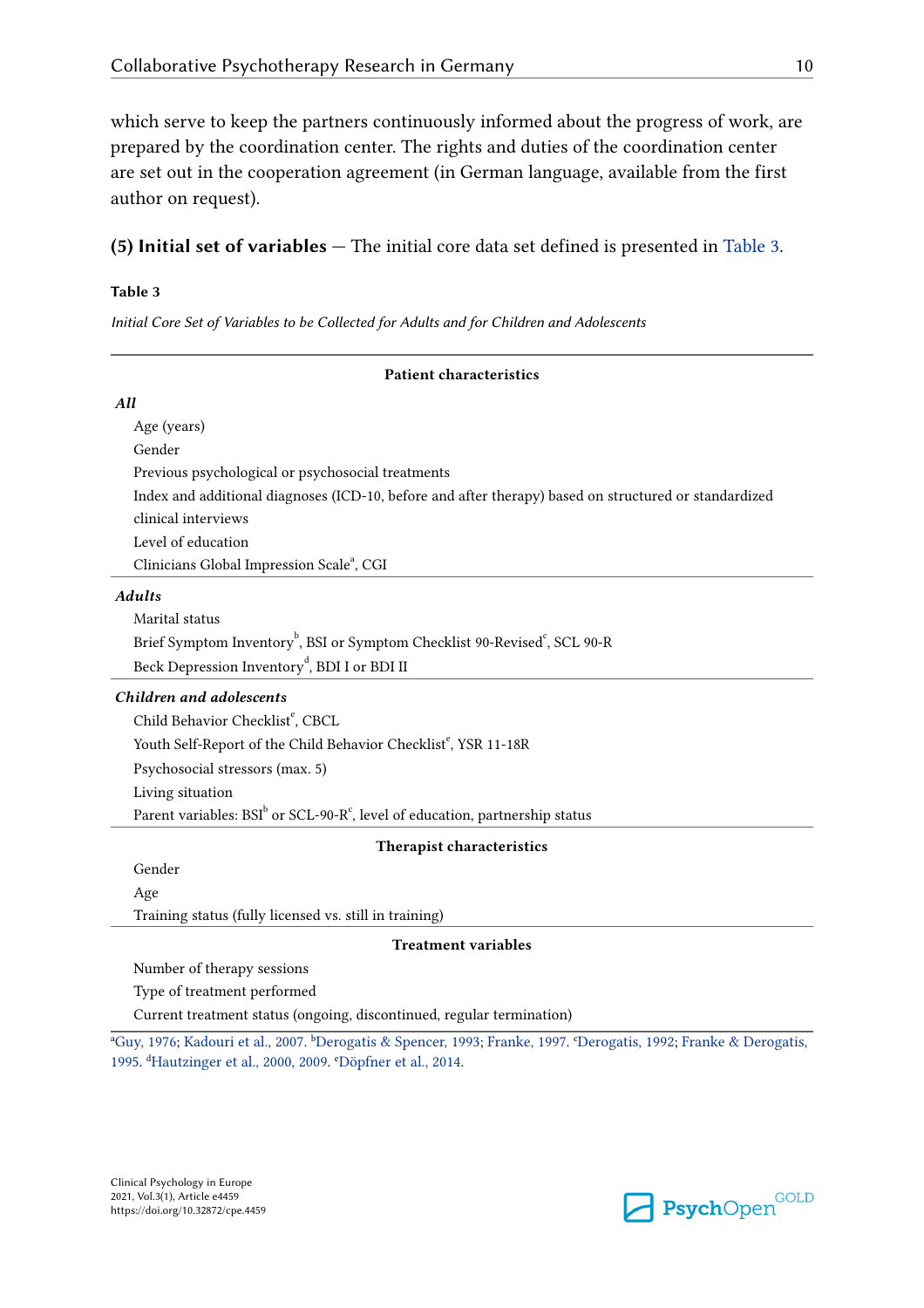The aim of assessing only a limited number of variables was to minimize the additional burden of data collection for KODAP and to allow clinics to continue using established assessments. Since the psychometric instruments are given before and after treatment, it is possible to evaluate therapy outcome.

All patient and therapist data are collected in pseudonymized form. Special consideration needs to be given to the problem of personal data, as is emphasized in Article 26 of the basic EU data protection regulation (see Regulation [EU] 2016/679; European Parliament and Council, 2016), which became effective in May 2018. KODAP follows the recommendations of a task force of the German Society of Psychology. As a consequence, the KODAP project does not collect data that are used in combination by a "person at his or her own discretion [...] to identify the natural person directly or indirectly" (Article 26). In order to ensure that individual patients - even those with rare disorders - cannot be identified on the basis of personal characteristics such as occupation or date of birth, only basic characteristics (level of education, age in years, gender, pre- and post-therapy diagnoses) are to be collected in the KODAP project. This procedure enables the storage of different data for a given patient over several years necessary for the longitudinal data collection, one of the central goals of KODAP. The same considerations also apply to the selection of therapist variables; therefore only information on age, gender and training status are recorded. With respect to treatment variables, the current treatment status (ongoing, completed or discontinued therapy), number of sessions and type of psychotherapeutic procedure are stored.

**(6) Process to expand the dataset in the future —** Since the success of KODAP essentially depends on smooth and reliable data collection and combination, only a manageable number of patient, therapist and therapy variables should be transmitted at the start of the project. However, a particular strength of a large-scale collaborative project is that it allows the investigation of rare disorders or therapy phenomena as well as new survey instruments. An extension of the initial data set is therefore planned for the future. It is relatively easy to extend the data set with instruments or variables, of which we know from Study 1 (Hoyer et al., 2015) that the majority of clinics already use them (e.g., SPS, SIAS, SOMS 2, EDI 2). In the long term, the survey can be expanded by follow-up data through multiple measurements across the course of therapy as well as freely available psychometric instruments. Similar to the British Improving Access to Psychological Therapies (IAPT) (Clark, 2018) program, KODAP will also serve to develop and establish public domain instruments. In addition, all participating project partners are free to propose additional time-limited research questions. If an additional variable that is relevant for many patients is specifically collected over a clearly defined period (e.g., 3 or 6 months) in all clinics, large, clinically well-documented samples can be obtained in a very short time.

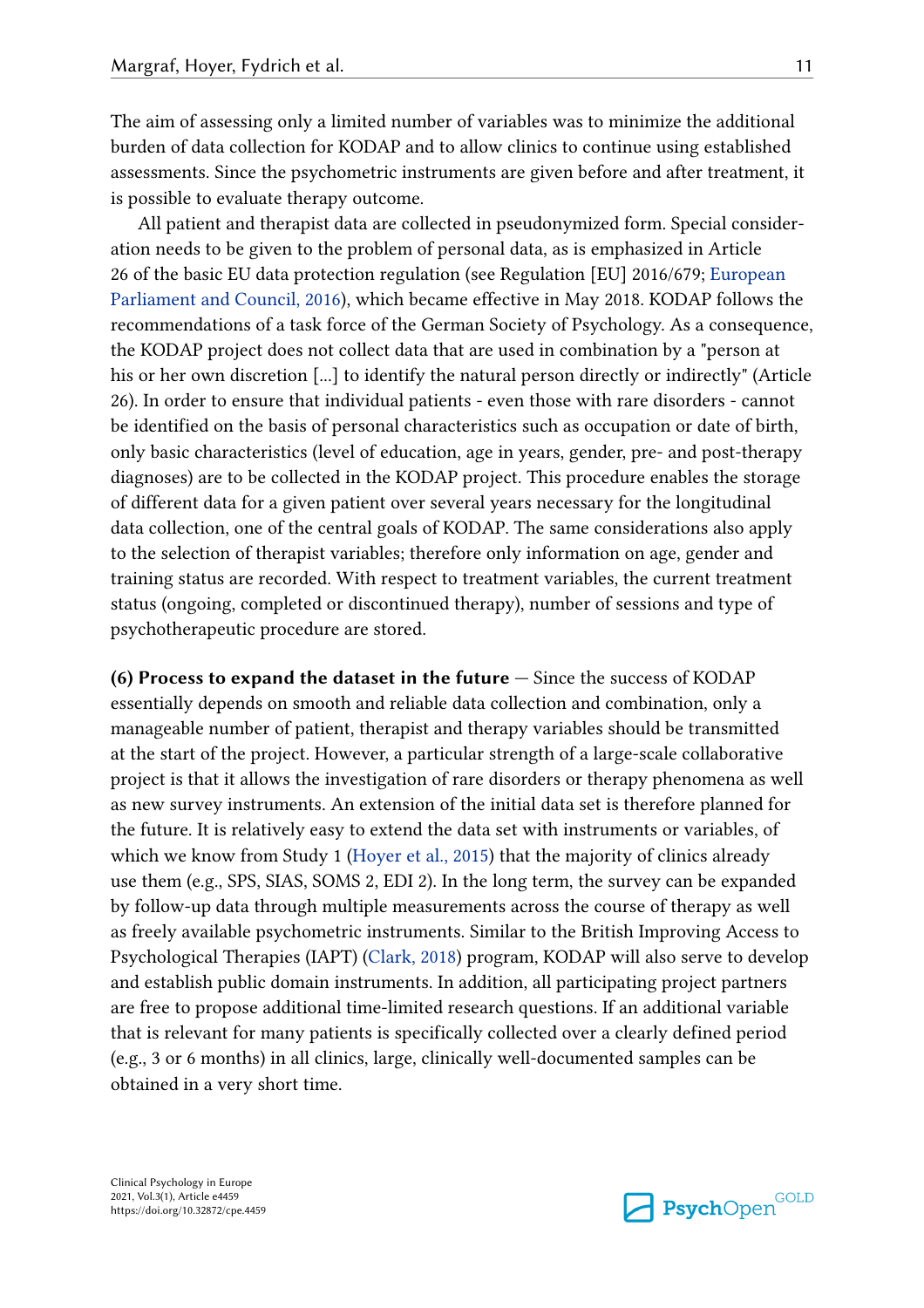**(7) Data protection and ethical approval —** As the variables to be collected in the clinic include sensitive treatment and health data special attention had to be given to data protection aspects in the run-up to the project as discussed in section (5) above. With regard to data transmission, various technical implementations were examined by the steering group. The solution needed to ensure longitudinal data collection, secure data transmission and storage, easy application by the clinic and low maintenance in the coordination center. In order not to delay the start of the project due to costly and time-consuming technology, we decided to merge the data records into one SPSS data record. A corresponding SPSS template (for adults or children and adolescents) is provided to all participating clinics at the start of the project, which will be sent back to the coordination center on encrypted data carriers at the end of the first project year. The data are stored in secured form on the server of the coordination center. In order to ensure that the transfer of patient data in KODAP is ethically acceptable, an informed consent form was developed, which has to be signed by the patients before the start of treatment (in German language, available from the first author on request). Before the start of the project, the ethics committee of the Faculty of Psychology at Ruhr University Bochum approved the project. The clinics are, however, free to additionally secure their participation in the project by submitting their own applications to their local ethics

**(8) Planning of the final feasibility studies —** The first transmission of data, which form the basis for longitudinal analyses over several years, was planned to take place between the clinics and the coordination center in January 2019. At this point, the core data of those patients whose treatment started in 2018 were to be transmitted. Before this, however, it was planned to pilot the processes necessary for data preparation, transmission and aggregation at the cooperation partners and the coordination center. For this purpose, the clinics that joined the project by September 2017 provided the patients' core data sets from 2016 for two final (the third and fourth) feasibility studies. The benefits of these feasibility studies go far beyond the mere optimization of the project processes as descriptive statistics of patient data (e.g., distribution of diagnoses, age structure, type and number of co-morbidities and severity of treated disorders) are not yet available for German psychotherapy clinics.

## **Study 3 (Velten et al., 2018)**

## **Method**

committees.

As of June 2018, 32 clinics from 15 locations had joined the KODAP project (26 for adults and 6 for children and adolescents). These were invited to contribute the initial core set for adult patients (see Table 3). All patients treated in the participating clinics in 2016 as well as their therapists were to be included, no other inclusion or exclusion criteria applied. A total of 16 clinics for adults were able to provide data sets (Velten et al., 2018).

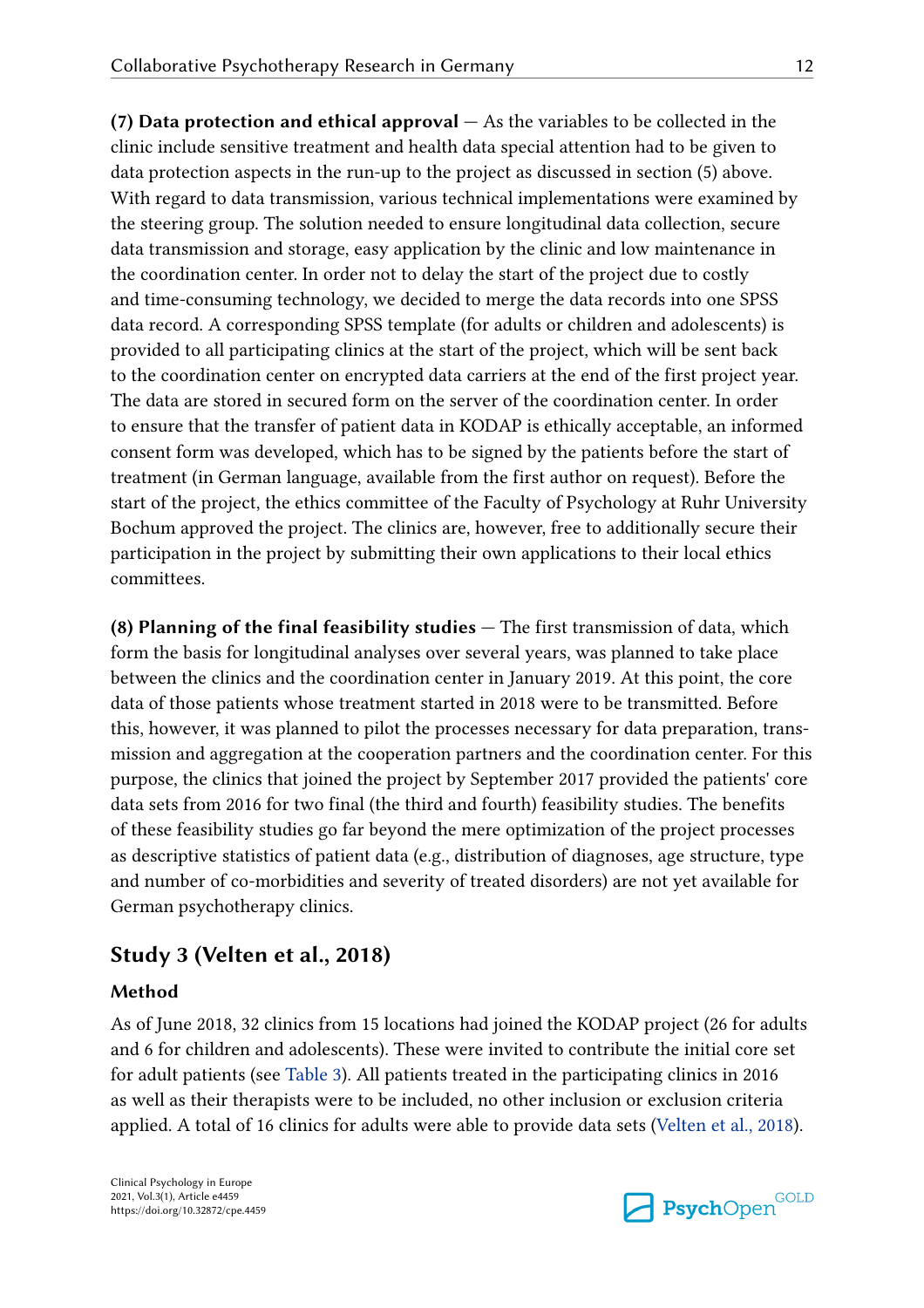Reasons for non-participation were the lack of data due to the recent establishment of clinics and the missing approval by ethics committees for the transmission of data from 2016 because of a lack of coordinated consent forms. The participating clinics checked their internal data for completeness and compatibility and assessed the time and personnel required to process and transmit the data. In the coordination center data quality and ease of data transmission were tested. Faulty data points were reported back to the clinics. In addition, study protocols with precise information on all variables were sent to the clinics, which were to be returned to the coordination center together with the quantitative data set. A qualitative evaluation of the study protocols was used to check the variables for conclusiveness and to identify difficulties in data collection.

In order to prevent possible personal identification, some variables (e.g., occupation, exact time of treatment, transgenderness) were not collected. ICD-10 F diagnoses (Dilling, Mombour, Schmidt, & Weltgesundheitsorganisation, 2005; World Health Organization, 1993) at the beginning of treatment were recorded separately for the initial or index diagnosis (defined as the main reason for presentation) and for additional diagnoses. Reported diagnoses had to be derived from a standardized diagnostic tool or a structured interview according to ICD-10, DSM-IV or DSM-5. In addition to the patient, therapist, and therapy variables listed in Table 3, the average number of patients treated during the study period was computed.

#### **Results**

Of the 26 KODAP adult clinics, 16 clinics (61.5%) from ten locations (Humboldt-Universität zu Berlin, Freie Universität Berlin, Bochum, Dresden, Greifswald, Hamburg, Landau, Mainz, Trier, Osnabrück) provided data on 4504 individuals treated in 2016 (start of treatment could have been in 2016 or earlier). The number of records transmitted per clinic ranged from 24 to 756. The completeness and quality of the data (e.g. with regard to the coding of the response options) were checked in the clinics. With the support of the coordination center, all clinics were able to adapt their internal data collection in such a way that all defined variables for the future longitudinal study could be transmitted in an adequate form. All participating clinics were able to provide the time and personnel resources needed for the preparation and transfer of the data records. All clinics transmitted the data sets to the coordination center in compliance with data protection regulations (Velten et al., 2017).

**Patient sociodemographic** – The majority of the persons treated (mean age = 37.87; *SD* = 13.47; Range = 15-86 years) were female (*n* = 2937, 65.3%) and currently in a partnership (*n* = 2383, 67.5%). Marital status was reported as 49.4% (*n* = 1777) single, 29.4% ( $n = 1058$ ) married and 9.2% ( $n = 332$ ) divorced. The highest school degree attained was the German "Abitur" (equivalent to A-level or International Baccalaureate Diploma) for 48.2% (*n* = 1518), intermediate school certificate (German "Mittlere Reife") for 29.4%

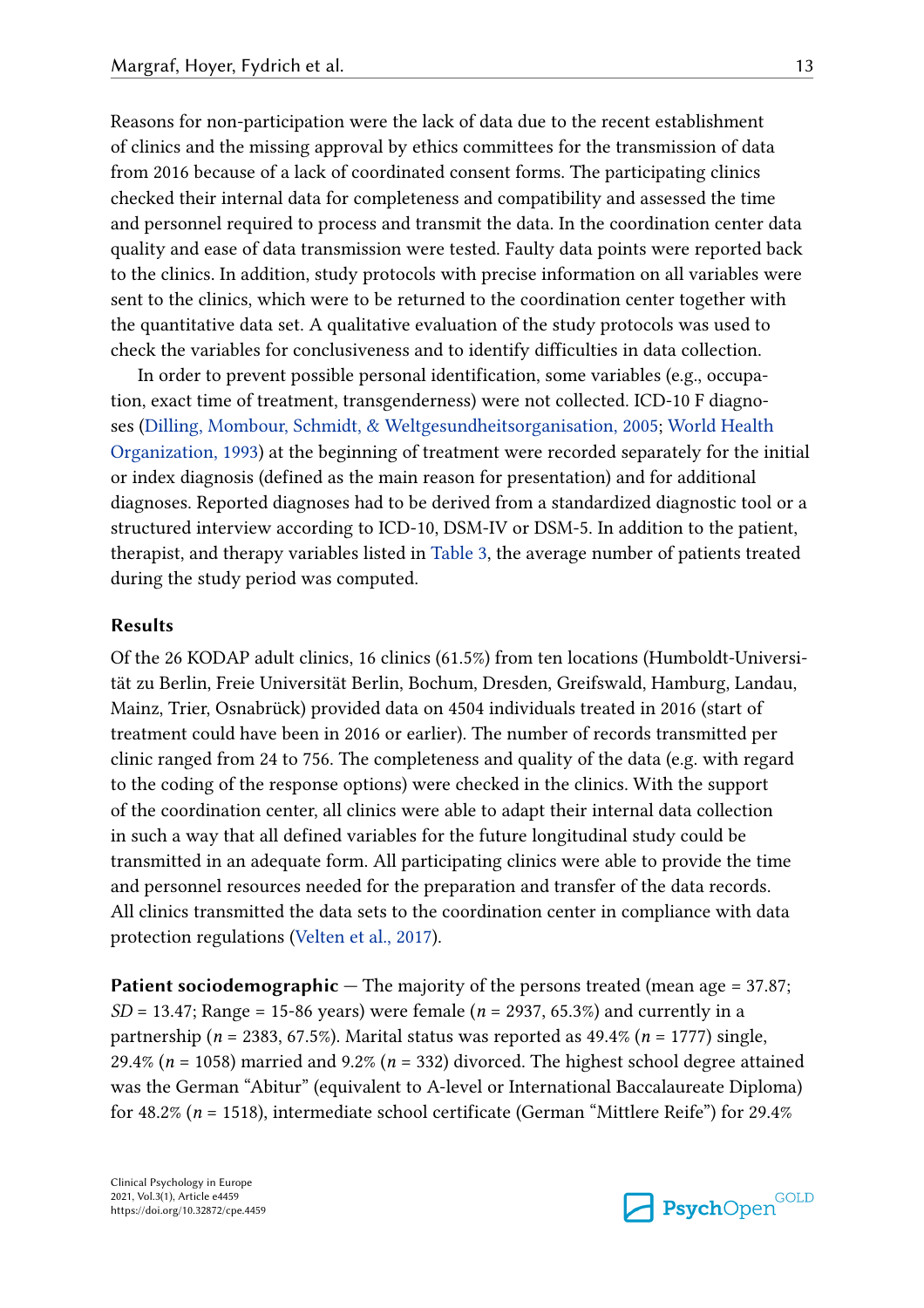(*n* = 926) and basic school certificate (German "Hauptschulabschluss") for 18.1% (*n* = 570). At the start of treatment, 68.7% (*n* = 803) of the patients were able to work. In addition to the 18.6% ( $n = 217$ ) disabled patients, 5.5% ( $n = 64$ ) received a retirement pension and 3.1% (*n* = 36) an invalidity pension.

**Patient diagnoses** – Nearly all clinics stated that the diagnosis at the beginning of treatment was confirmed by structured or standardized interview procedures. Only one outpatient clinic reported that an interview was not always used. A total of 7947 diagnoses were assigned to 4266 patients. Neurotic, stress and somatoform disorders (F4) were the most common category, followed by affective disorders (F3). A recurrent depressive disorder, currently a moderate episode (F33.1), was diagnosed 844 times, making it the most common disorder. With 651 and 539 assigned diagnoses, social phobia and the moderate depressive episode were the second and third most common disorders. Personality and behavioral disorders were diagnosed a total of 563 times. At least one personality disorder (F60 or F61) was present in 10.8% of all patients. The distribution of index diagnoses, which were defined as treatment causes in this study, differed from that of the overall distribution of all diagnoses assigned. Although F4 diagnoses were the most frequently assigned, affective disorders (F3) were by far the most frequent index diagnoses with 39.4% (*n* = 1682). Phobias (F40.-) and other anxiety disorders (F41.-) accounted for 14.2% ( $n = 607$ ) of the initial diagnoses. Also frequently given were index diagnoses in the area of somatoform disorders (F45.-) with 5.5% (*n* = 233), post-traumatic stress disorder (F43.1) with 4.5% (*n* = 190), adaptation disorders (F43.2) with 4.5% (*n* = 190), eating disorders (F50.-) with 4.4% (*n* = 186) and emotionally unstable personality disorder: borderline type (F60.31) with 2.6% (*n* = 113). However, patients with bipolar affective disorders (*n* = 42; 0.9%), schizophrenia (*n* = 44; 1.0%) and sexual dysfunction  $(n = 8; 0.2\%)$  as index diagnoses were rarely treated. The average number of diagnoses given was 1.84  $(SD = 0.99$ , range = 0-7). Thus, multimorbidity was found in the majority of cases. 43.1% (*n* = 1865) had only one diagnosis, 33.4% (*n* = 1448) had two and 21.6% (*n* = 942) had three or more. Only 1.7% (*n* = 74) had no diagnosis at the start of treatment or no diagnosis was recorded in the system. The most frequent comorbidity pattern was the co-occurrence of affective disorders (F3) and neurotic, stress and somatoform disorders (F4). For example, 581 patients (13.7%) with F4 index diagnosis had an additional F3 diagnosis. The reverse pattern, F3 as first diagnosis and F4 as second and/or third diagnosis, applied to 546 patients (12.8%). Figure 1 shows the proportion of patients treated in research and training clinics by index diagnosis (ICD-10).

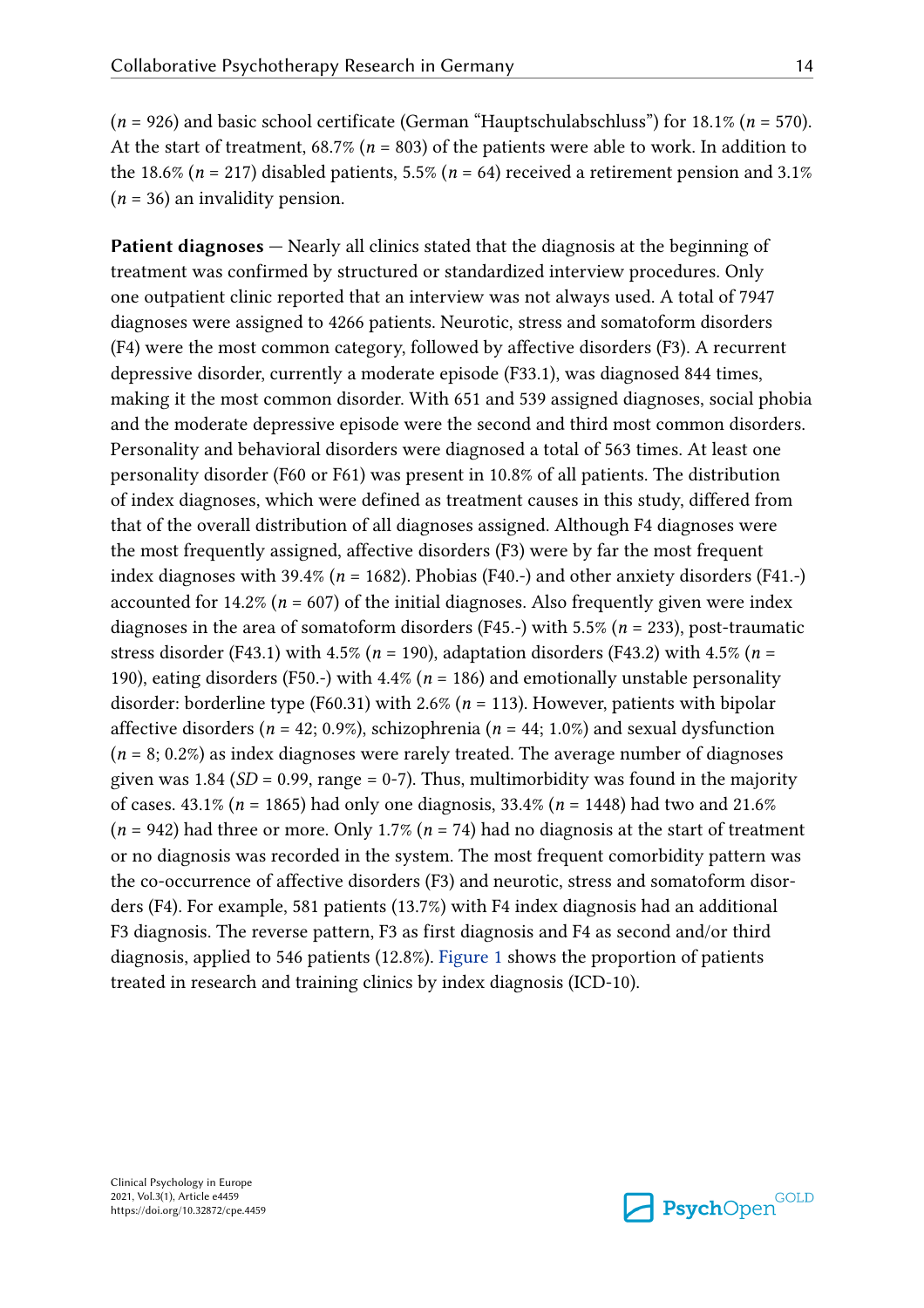#### **Figure 1**



*Proportion of Patients Treated in Research and Training Clinics by Index Diagnosis (ICD-10)*

- $\blacksquare$  F0: Mental and behavioural disorders due to psychoactive substance use
- F1: Schizophrenia, schizotypal and delusional disorders
- F3: Mood (affective) disorders
- F4: Neurotic, stress-related and somatoform disorders
- F5: Behavioural syndroms associated with physiological disturbances and physical factors
- F6: Disorders of adult personality and behaviour
- Other

Table S1 in the Supplementary Materials shows the 50 most frequently assigned diagnoses, broken down by main disorder categories. Table S2 in the Supplementary Materials shows the 50 most frequently assigned index diagnoses, which were defined as treatment causes in this study. Table S3 in the Supplementary Materials shows the most frequent diagnostic combinations or comorbidity patterns after ICD-10-F disorder sections.

**Patient psychopathological symptoms** – Four clinics (*n* = 844 patients) provided data on the severity of the impairment at the start of therapy as assessed by the CGI. According to their therapists, 0.1% of the patients were not ill at all, 1.1% were borderline cases of mental disorder, 5.9% were only mildly ill, 28.9% were moderately ill, 49.8% were markedly ill, 12.1% were severely ill and 0.7% were among the most extremely ill patients. Table 4 shows the BSI and BDI values at the start of therapy. At the start of treatment, clinically relevant elevated BSI values (GSI > 0.61) were present in 76% (*n* =

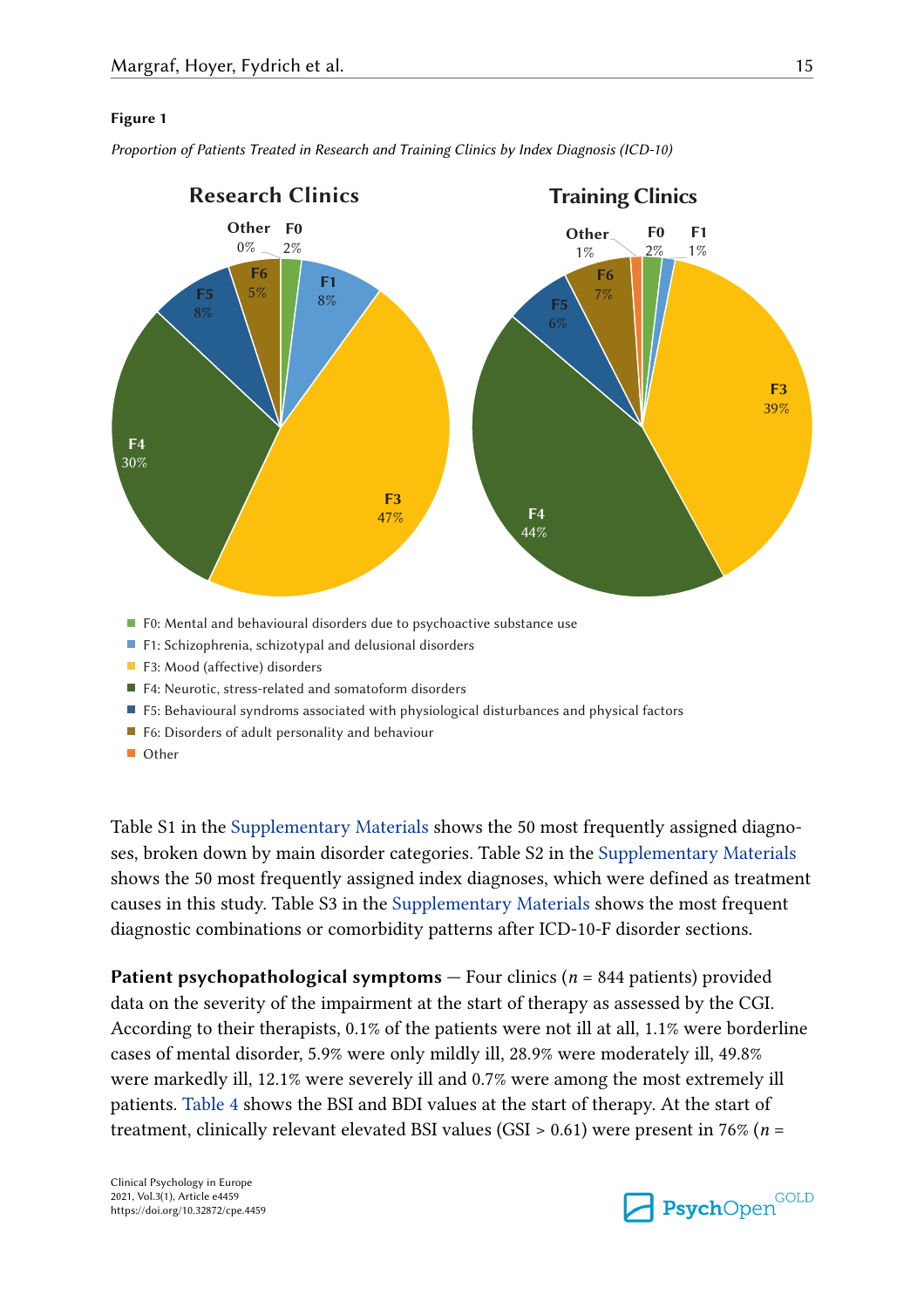2823), clinically significant BDI values (total values in BDI-I or BDI-II > 14) in 70% (*n* = 2298) of the treated persons. Severe depression symptoms (total values in BDI-I or BDI-II > 29) were reported by 24.3% (*n* = 797) of patients at the start of treatment.

#### **Table 4**

*Level of Patients´ Psychopathological Symptoms at the Beginning of Treatment*

| Instrument                                   | n    | M     | <b>SD</b> |
|----------------------------------------------|------|-------|-----------|
| Brief Symptom Inventory <sup>a</sup> , BSI   | 3753 | 0.89  | 0.77      |
| Somatization                                 | 3757 | 1.47  | 0.87      |
| Obsession-Compulsion                         | 3758 | 1.44  | 1.00      |
| <b>Interpersonal Sensitivity</b>             | 3760 | 1.36  | 0.93      |
| Depression                                   | 3754 | 1.14  | 0.83      |
| Anxiety                                      | 3760 | 0.96  | 0.76      |
| Hostility                                    | 3756 | 0.85  | 0.88      |
| Phobic anxiety                               | 3760 | 1.10  | 0.88      |
| Paranoid ideation                            | 3756 | 0.92  | 0.77      |
| Psychoticism                                 | 3763 | 1.12  | 0.67      |
| Beck Depression Inventory <sup>b</sup> , BDI |      |       |           |
| BDI-I                                        | 642  | 18.47 | 10.10     |
| $BDI-II$                                     | 640  | 22.08 | 11.73     |

<sup>a</sup>Derogatis & Spencer, 1993; Franke, 1997. <sup>b</sup>Hautzinger et al., 2000, 2009.

**Psychotherapeutic treatments —** In accordance with German psychotherapy regulations, a limited number of sessions are reserved for diagnostic procedures including case history and indicative decisions (so called probatory sessions). An average of 4.77 probatory sessions (*SD* = 0.85; range = 0-13) were performed. An outlier analysis showed only 1.5% of the treatments involved more than five probatory sessions. The number of regular therapy sessions after the probatory sessions was 35.01 (*SD* = 22.28, range = 0-117). While 42.7% (*n* = 1371) of the therapies were terminated consensually by patient and therapist (mean duration 43.09 therapy sessions, *SD* = 17.09), 23.3% (*n* = 748) were still ongoing at the time of data retrieval and 32.9% (*n* = 1057) of patients had dropped out of treatment (mean duration 23.8 sessions, *SD* = 22.04). In all cases, cognitive behavior therapy was used as therapeutic procedure. In the vast majority, only individual therapy sessions took place (90.9%,  $n = 2683$ ), combined individual and group therapy were applied in  $9.0\%$  ( $n = 284$ ) of the treatments.

**Therapists**  $-$  A total of 675 persons (mean age = 30.91 years,  $SD$  = 5.82, range = 22-58) were involved as therapists. Most therapists were female (*n* = 502, 83.3%) and the majority ( $n = 427, 70.6\%$ ) in advanced psychotherapy training (not licensed yet). On average, therapists treated 6.67 patients  $(SD = 5.75, \text{range} = 1.54)$  during the study period.

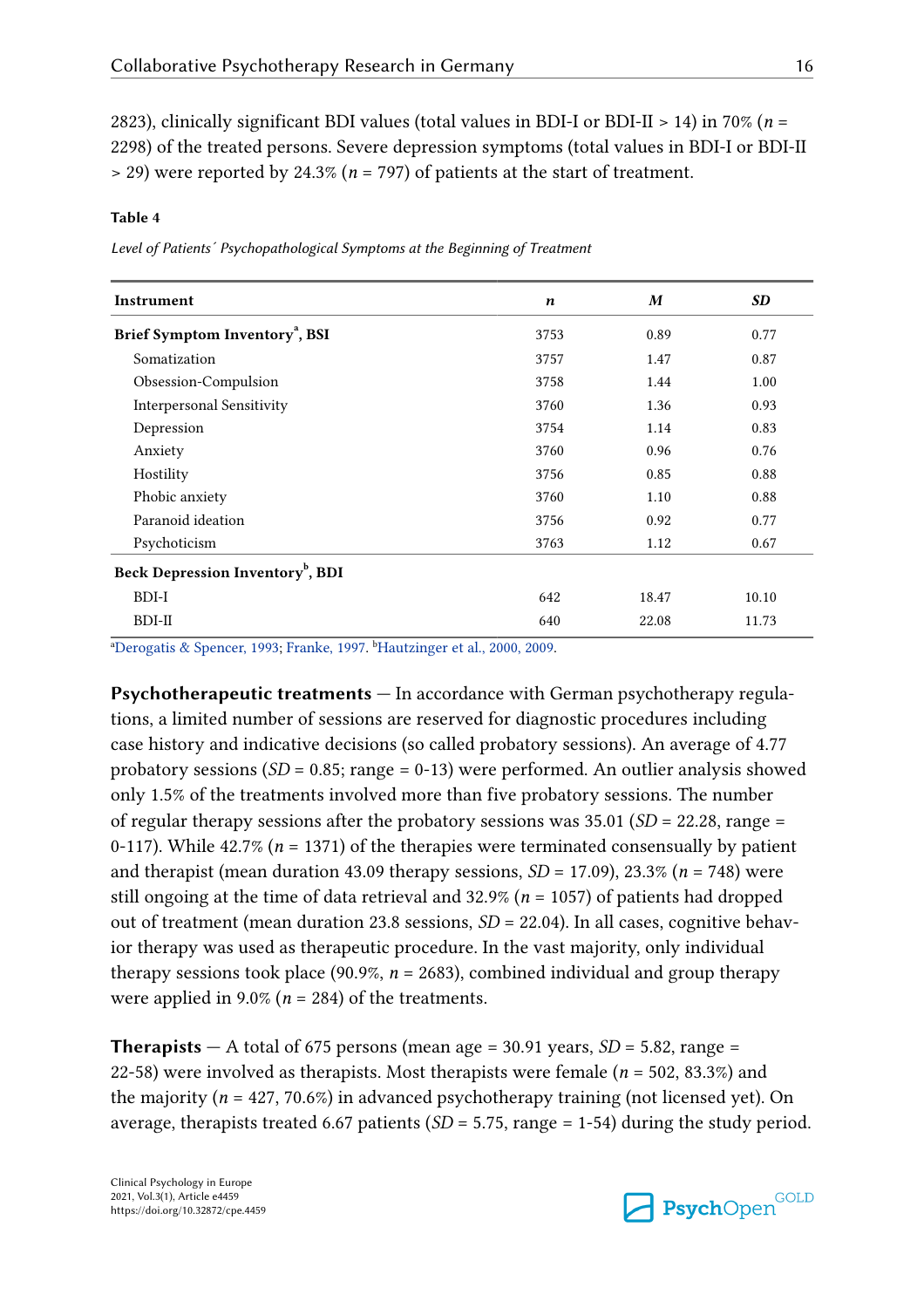An average of 5.19 (*SD* = 6.94, range = 1-43) patients per therapist were treated in the research clinics and 6.80 (*SD* = 5.29, range = 1-54) patients per therapist in the training clinics. An outlier analysis showed that 95% of therapists were responsible for less than 17 patients.

## **Study 4 (In-Albon et al., 2019)**

#### **Method**

This study characterized the patient population treated in 2016 in seven university outpatient psychotherapy clinics for children and adolescents (In-Albon et al., 2019). These submitted the initial core data set for children and adolescent patients (see Table 3). Completeness and quality of the data were checked in the clinics as well as in the coordination center as described in Study 3. Descriptive data on the diagnoses and comorbidity patterns of the patient population as well as sociodemographic information of their parents and therapists were analyzed. For the CBCL/6-18R and YSR/11-18R, *t*-values adapted for age and gender for a total, an externalizing and an internalizing score are reported.

#### **Results**

Study 4 characterized the patient population treated in 2016 in seven university outpatient psychotherapy clinics for children and adolescents. For the year 2016, data from 568 children and adolescents between 3 and 20 years of age (*M* = 11.89, *SD* = 3.68; 46.6% female) were available. The most frequent diagnoses were anxiety disorders (F40, F41, F93; *n* = 317, 35.30%) followed by attention-deficit hyperactivity disorders and conduct disorders (F90, F91, F92; *n* = 195, 21.71%). In 45.6% of the patients, there was at least one additional comorbid diagnosis. The mean *t-*value of the CBCL/6-18R (mother reports) was 67.60 ( $SD = 9.94$ ) for the total score, 67.03 ( $SD = 10.70$ ) for internalizing problems, and 61.84 (*SD* = 12.01) for externalizing problems. The mean *t*-value of the YSR/11-18R was 61.35 ( $SD = 10.23$ ) for the total score, 63.43 ( $SD = 12.75$ ) for internalizing problems, and 54.88 (*SD* = 9.53) for externalizing problems. All of these are above the clinical cut-off (*t* > 60; based on German norms; Döpfner et al., 2014). Therapist CGI severity scores classified the vast majority of patients as mentally ill (15.1% mildly, 46.6% moderately, 28.8% markedly, and 5.5% severely) and only few patients as not at all (1.4%) or borderline mentally ill (2.7%). Of the 126 therapists (83.1% female, mean 29.76 years, *SD* = 5.04), the majority (78.9%) were still in psychotherapy training (not licensed yet). Each therapist was responsible for a mean of 4.51 patients (range 1-13). Cognitive behavior therapy was used for all patients, and almost all treatments (99.3%) were conducted in an individual setting (combination of individual and group setting in 0.8%). An average of 6.93 probatory sessions (*SD* = 1.59, range 1-13) were performed. Most of the treatments (52.3%) had not yet been terminated. Overall, this study indicated the feasibility of consolidating and

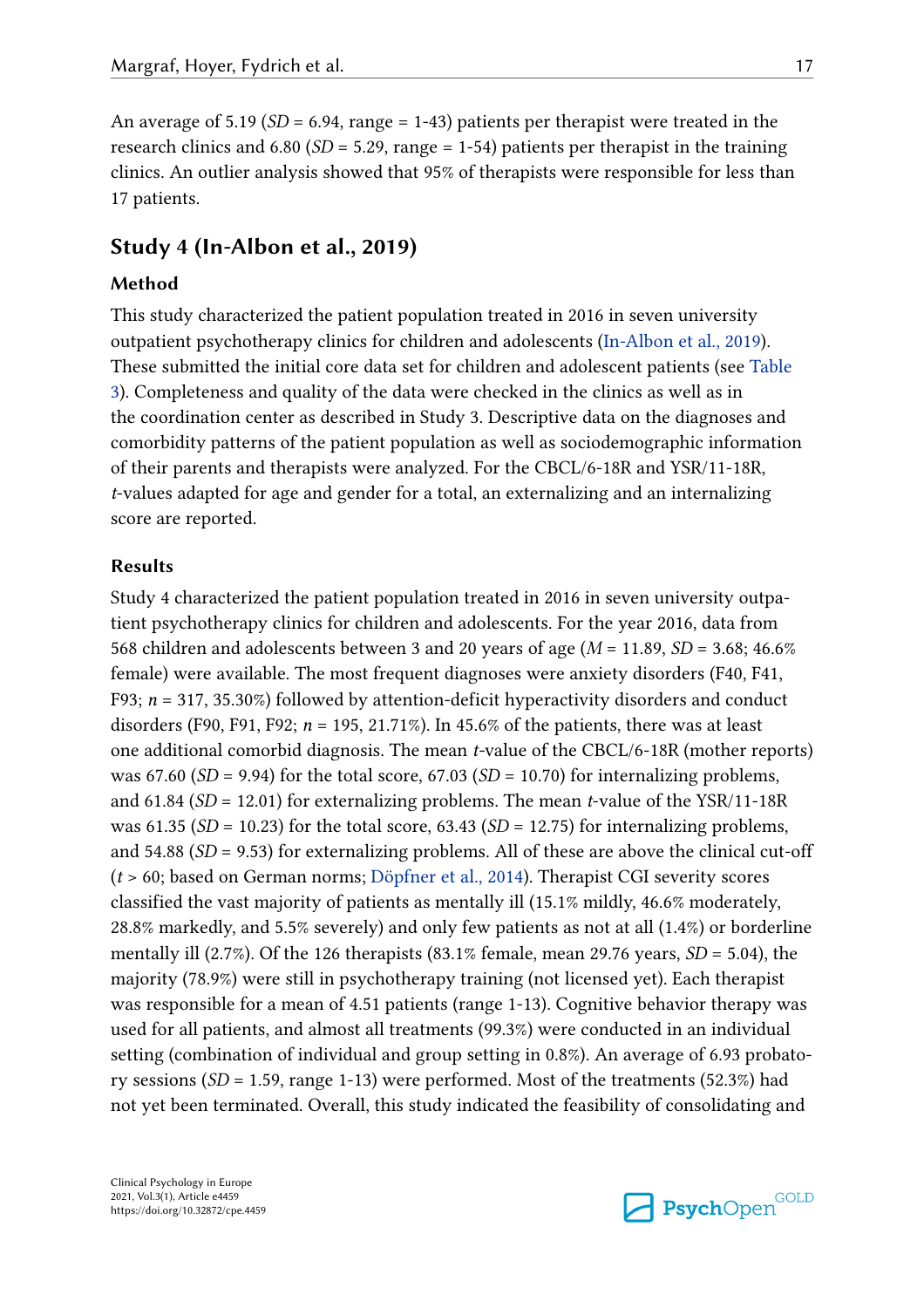evaluating research data across university outpatient psychotherapy clinics for children and adolescents.

## **Discussion**

While other fields of research, such as physics, astronomy and genetics, have been practicing collaborative research on a large scale for some time, their value in the field of psychotherapy and mental health has only been increasingly recognized in recent years (Margraf, 2015). With the establishment of university outpatient clinics at departments of Clinical Psychology and Psychotherapy in Germany in 1999, a unique infrastructure for research, training and clinical care became available, offering opportunities for a collaborative approach. Since 2013, a steering committee works towards a systematic coordination across clinics in order to create a nationwide research platform. This platform will allow to aggregate and analyze longitudinal treatment data for adults, children and adolescents across all participating clinics and thereby contribute to the advancement of theory, practice and dissemination of psychotherapy and mental health research.

The feasibility of large-scale coordinated research was investigated in a series of four descriptive studies. An initial survey with 100% response rate (Study 1) in 2014 identified the most relevant features of the then 53 clinics and led to recommendations for improved integration of data collection. Already in 2014, the annual number of patients reported by the clinics surpassed 10,000 children, adolescents, and adults, with a strongly growing trend. Based on these results, we defined a catalogue of challenges facing the planned research collaboration and gave unanimously derived recommendations (Study 2). Study 3 collected data on 4,504 patients from 16 clinics treated in 2016 allowing for the first time to systematically describe patients, therapists and treatments available for collaborative research in the German psychotherapy outpatient clinic network. Finally, Study 4 analyzed data of 568 child and adolescent patients from seven clinics starting treatment 2016 providing the first description of this patient population within KODAP.

## **Adult Patients**

Diagnoses are based on evaluated, structured or standardized interviews whose validity and reliability exceed clinical judgment and other non-standardized diagnostic procedures (Margraf et al., 2017). The most frequently treated diagnostic groups in the KODAP clinics in 2016 were neurotic, stress and somatoform disorders (F4) and affective disorders (F3), the latter also yielding the most frequent index diagnoses and cause of treatment. This is in line with previous studies of psychotherapy outpatient clinics in Germany and England (Clark, 2018; Jacobi et al., 2011; Richter et al., 2013; Victor et al., 2018). The majority of KODAP patients (55%) had several mental disorders at the start of treatment. This is more than previously reported in non-university clinics (Victor et al.,

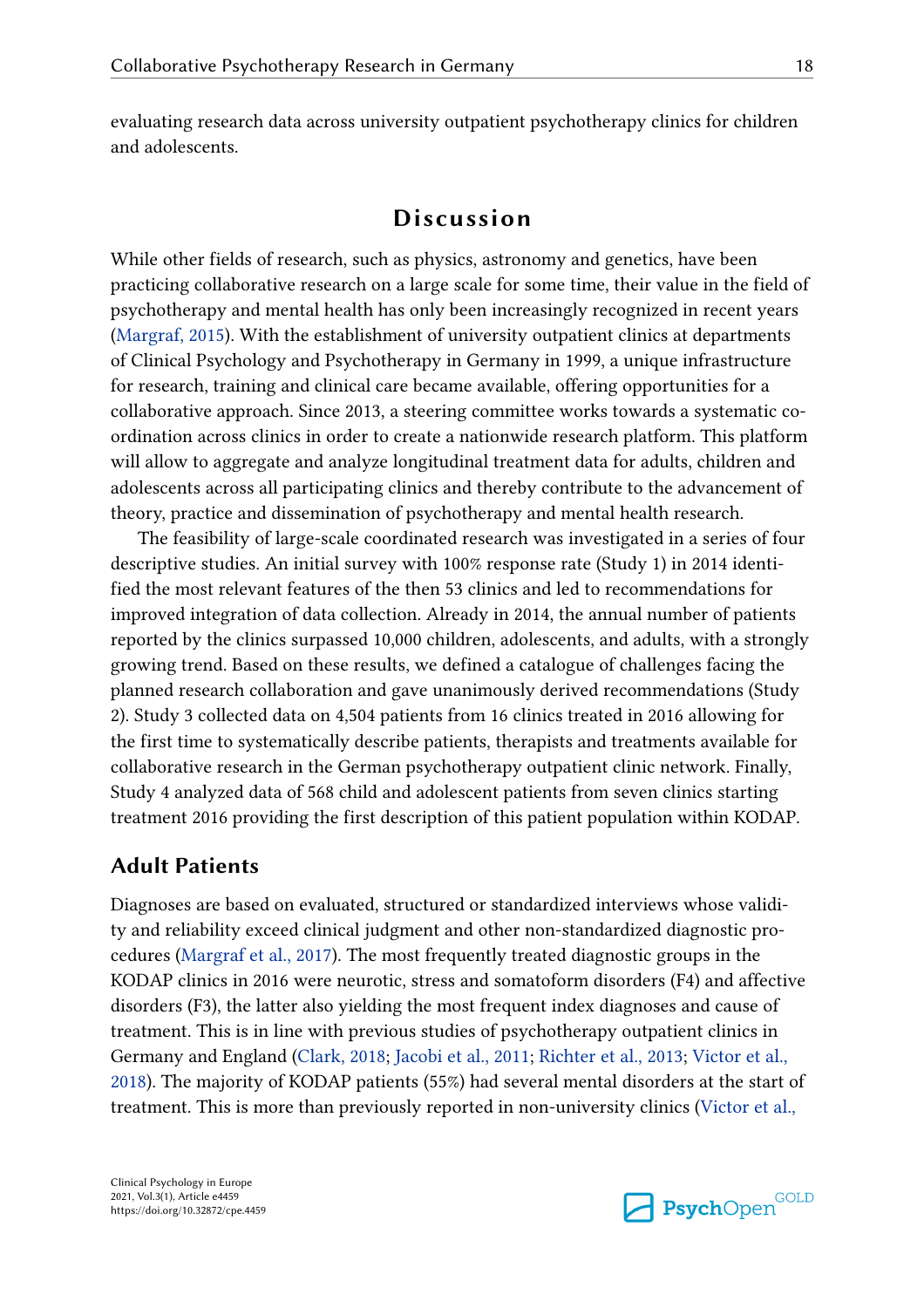2018), individual university clinics (Peikert et al., 2014; Richter et al., 2013) or routine care by practicing psychotherapists (Köck, 2012). While patients with almost all diagnoses and degrees of severity are treated, severe disorders (e.g., severe depressive episode, borderline disorder, chronic pain disorders, post-traumatic stress disorder) are very frequent. In addition, a sub-sample of four clinics showed that almost two thirds of the patients were rated by their therapists as markedly, severely or extremely ill. The fact, however, that psychotic disorders accounted only for one percent of treatment reasons (34th rank) calls for an increased proportion of this patient group in outpatient training settings (Schlier et al., 2017). Further investigation of the 7% of patients labeled by their therapists as borderline or only mildly ill may help to determine whether these patients may not have been in need of psychotherapy or whether some patient characteristics (e.g., certain diagnoses or symptoms, age, gender) may result in therapists' underestimation of patient distress. While patients on average had a high level of education, a lack of comparative values prevented a direct comparison with earlier studies. The results for age and gender as well as the BSI and BDI scores show that the patient population in KODAP clinics is largely comparable to other German outpatient clinics and routine care by fully licensed behavior therapists (Jacobi et al., 2011; Köck, 2012; Lutz et al., 2013; Richter et al., 2013; Victor et al., 2018).

## **Child and Adolescent Patients**

The most frequently assigned diagnoses were anxiety disorders and behavioral disorders. This is in line with epidemiological studies, e.g. a meta-analysis (Polanczyk et al., 2015) indicating a prevalence rate of 6.5% for anxiety disorders, 5.7% for disruptive disorders, and 3.4% for ADHD. As in the adult clinics, the diagnoses are based on validated structured clinical interviews. The results of the questionnaires CBCL/6-18R and YSR/11-18R are comparable with a clinical control group of an outpatient sample in a child and adolescent psychiatric clinic (Walter et al., 2018). The categorical and dimensional diagnostic assessments as well as the comorbidity rate of almost 50% underline the clinical severity and the breadth of the problems treated in the participating child and adolescent clinics. The age range of 3 to 20 years reflects the legal restrictions for child and adolescent psychotherapists in Germany who may treat patients up to the age of 21. In contrast to the adult patient samples where roughly two thirds of the patients were female, girls and boys were equally distributed in the child and adolescent clinics.

## **Therapists**

The high proportion of female therapists (83%) is comparable with that of non-university training institutes (Victor et al., 2018) and somewhat higher than for practicing fully licensed psychotherapists in Germany (74.4%), or psychologist in the USA (73%) (APA Center for Workspace Studies, 2015). This reflects an ongoing international trend toward

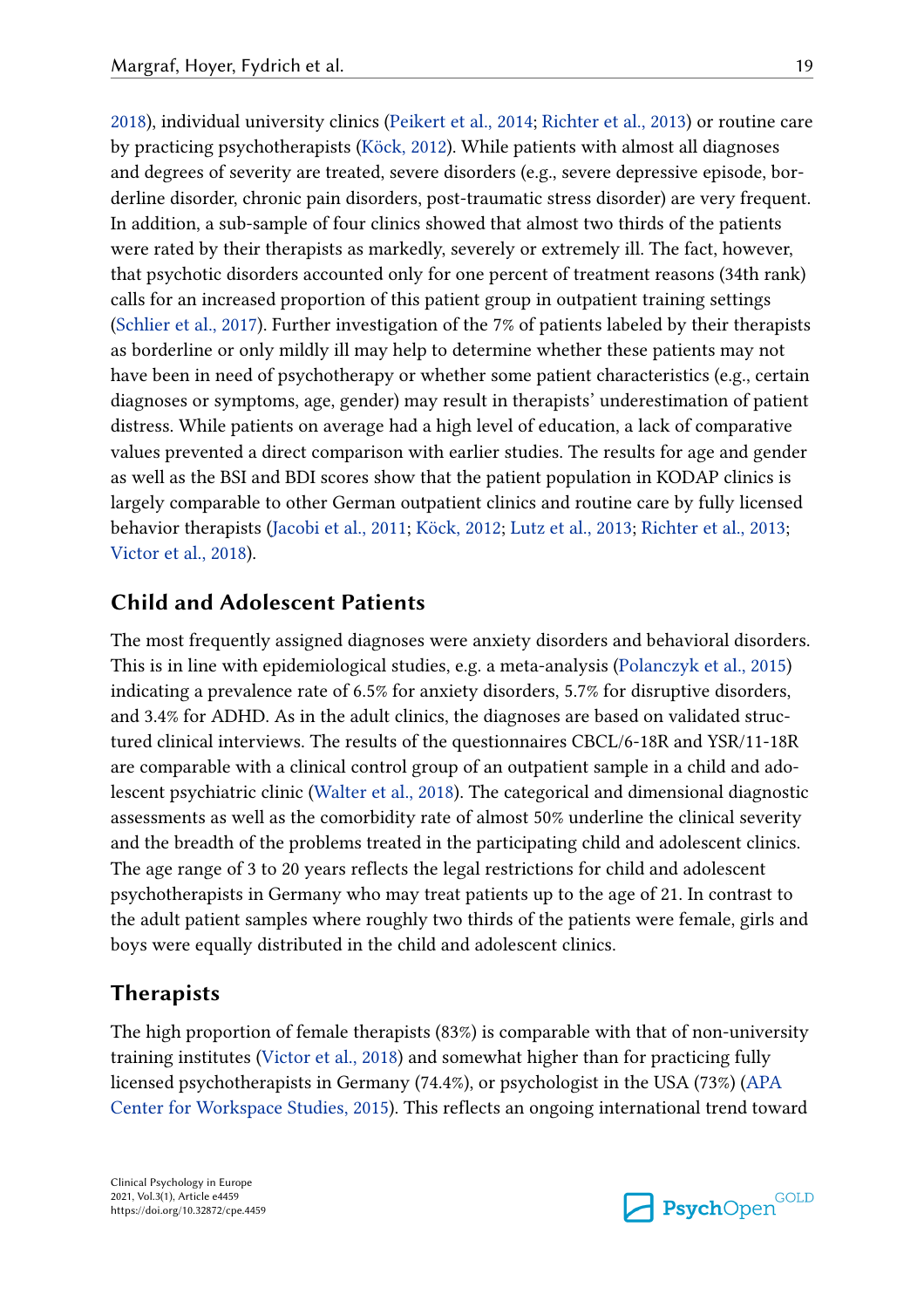more women entering psychotherapy training and practice (APA Center for Workspace Studies, 2015). Because most of the reported treatments took place in training clinics, the majority of the therapists were not yet fully licensed. The fact that therapists treated an average of seven patients in training clinics during the study period underlines the intensity and structure of psychotherapy training in the participating clinics. Variability in number of patients treated per therapist in our data reflects the different training models (part-time vs. full-time training).

## **Treatments**

With an average of 43 treatment sessions for adults and 36 sessions for children and adolescents (regularly terminated therapies), the length of treatment is identical to that reported in other German outpatient clinics (Victor et al., 2018). This duration, however, is higher than internationally reported as the optimal dose for routinely delivered psychological therapies (Robinson et al., 2020). Patients dropped out in about one third of the treatments. Although this figure appears high, these values are comparable with termination rates reported in similar treatment settings (Hiller et al., 2009). In order to record the proportion of quality-relevant (e.g. low therapeutic success) in comparison to non-quality-relevant drop-outs (e.g., change of residence, low level of suffering), the reasons for early termination or non-execution of approved sessions should be systematically and uniformly documented in the future.

## **Limitations**

Although a large number of the clinics in question have already joined the KODAP project and more than half of the current member clinics contributed data to the last two feasibility studies, it is unclear to what extent the clinics included in this study are representative of all German university outpatient clinics for psychotherapy. Causes for non-participation of KODAP clinics in this study or reasons for missing variables in the transmitted data sets were not systematically documented. A more detailed, quantitative analysis of feasibility aspects related to data processing in clinics was therefore not possible. In addition, this study did not examine the extent to which clinics differ in terms of process and structural quality. Due to ethical and data protection considerations, only a limited number of personal variables of patients and therapists can be evaluated across clinics. A detailed analysis of the influence of specific personal variables, such as occupation or place of residence, is therefore not possible. Instead, this study deliberately focuses on a description of the patient population and treatment diagnoses at the beginning of treatment. The majority of clinics use the BDI-II, while two clinics still use the BDI-I. The comparability of the pre-treatment depression values across clinics with different BDI versions is therefore limited. Since the primary focus of this study was the estimation of feasibility aspects, the clinics were free to decide whether this first data

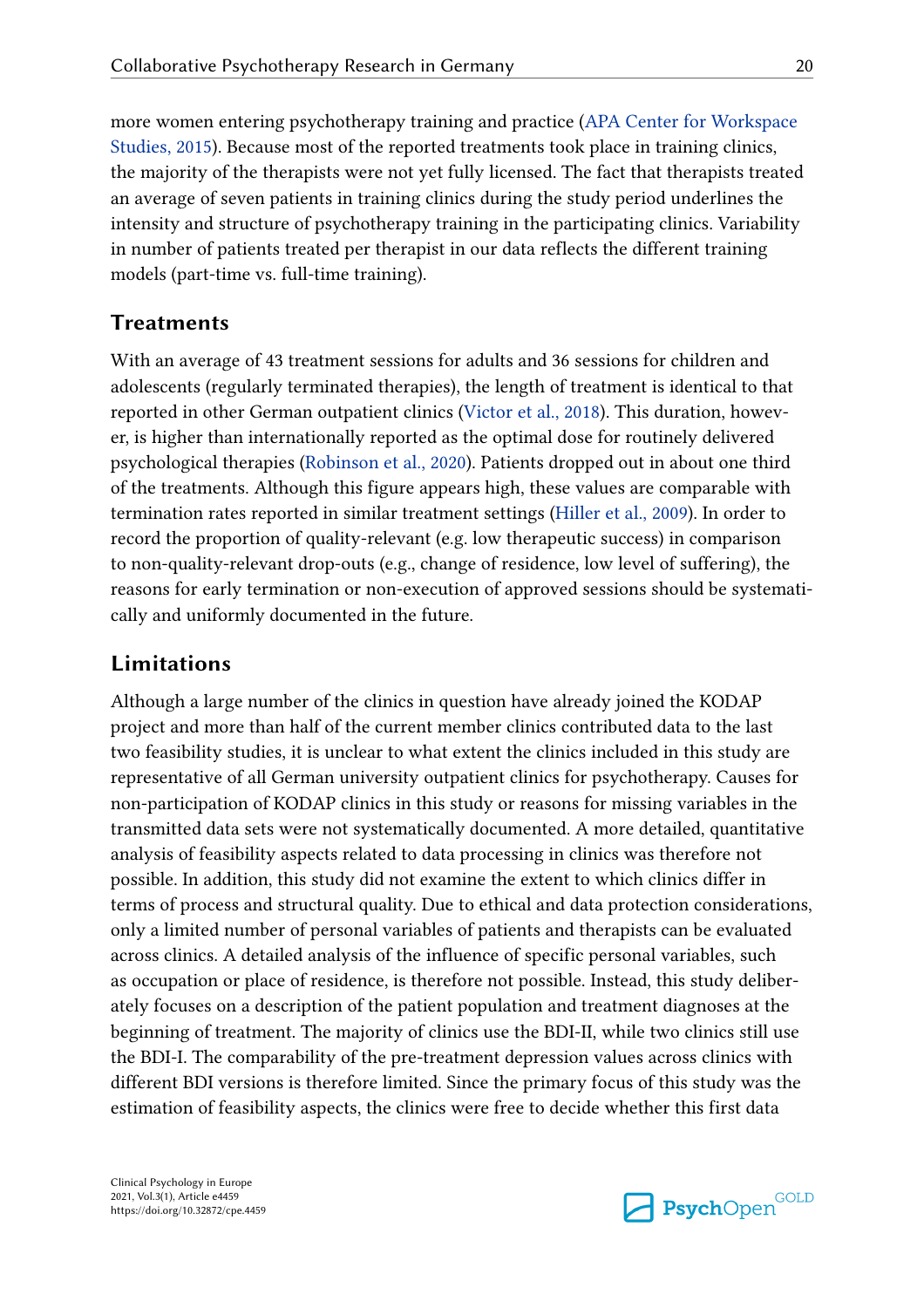transmission included variables already collected at the end of therapy. The analysis of treatment outcomes is planned for the longitudinal data collection that has been ongoing since the beginning of 2018.

## **Opportunities and Challenges**

The network provides a distinctive, unprecedented infrastructure for research, training and clinical care in psychotherapy and mental health. Clinical research designs, field experiments, and multicentric randomized controlled trials can be implemented rapidly and with large samples (e.g., 20 clinics per condition, inclusion of 1,000-5,000 patients), hence systematically solving typical problems such as recruitment issues, the lack of standardized assessments, and replicability.

Challenges for the collaborative project include expanding the core data set (e.g., behavioral data, social and biological variables), agreeing on new questions (e.g., long-term follow-up, systematic causality testing of predictors with experimental designs), and last but not least, full-cost funding of the joint research. A transfer of the network into a national structure would be desirable; a first application for consideration in the planned future National Research Center for Mental Health has already been submitted. The proof of a successfully established patient flow and the smooth realization of the cooperation will also improve the chances of success for acquisition of further third-party funding.

## **Conclusions**

Despite different data formats, data transfer and aggregation proved feasible. Affective, neurotic, stress, and somatoform disorders accounted for most of the diagnoses within the adult patients and anxiety and behavioral disorders within the child and adolescent patients. In both groups, comorbidity was the rule rather than the exception. Overcoming legal, methodological, and technical challenges, a common core assessment battery was developed and data collection for KODAP started in 2018. As of today, 42 clinics have joined and 30 already have provided data. The compilation of selected core data from the participating clinics makes it possible to answer important scientific and technical questions. These include but are not limited to the provision of normative data on patient, therapist, parents (for the child sample) and treatment characteristics, the interactions of such variables (e.g., success in specific subgroups, interaction of patient and therapist characteristics), treatment outcomes under routine conditions, dropout rates as well as failures and side effects in therapy, rare disorders, subgroup analyses of frequent disorders, special comorbidity patterns, specific age groups (e.g., preschool age, primary school or adolescent age; older patients) and high-powered studies for the development of new instruments and treatments. The first steps of KODAP reported here show that research collaboration across university outpatient clinics is feasible, provided that clin-

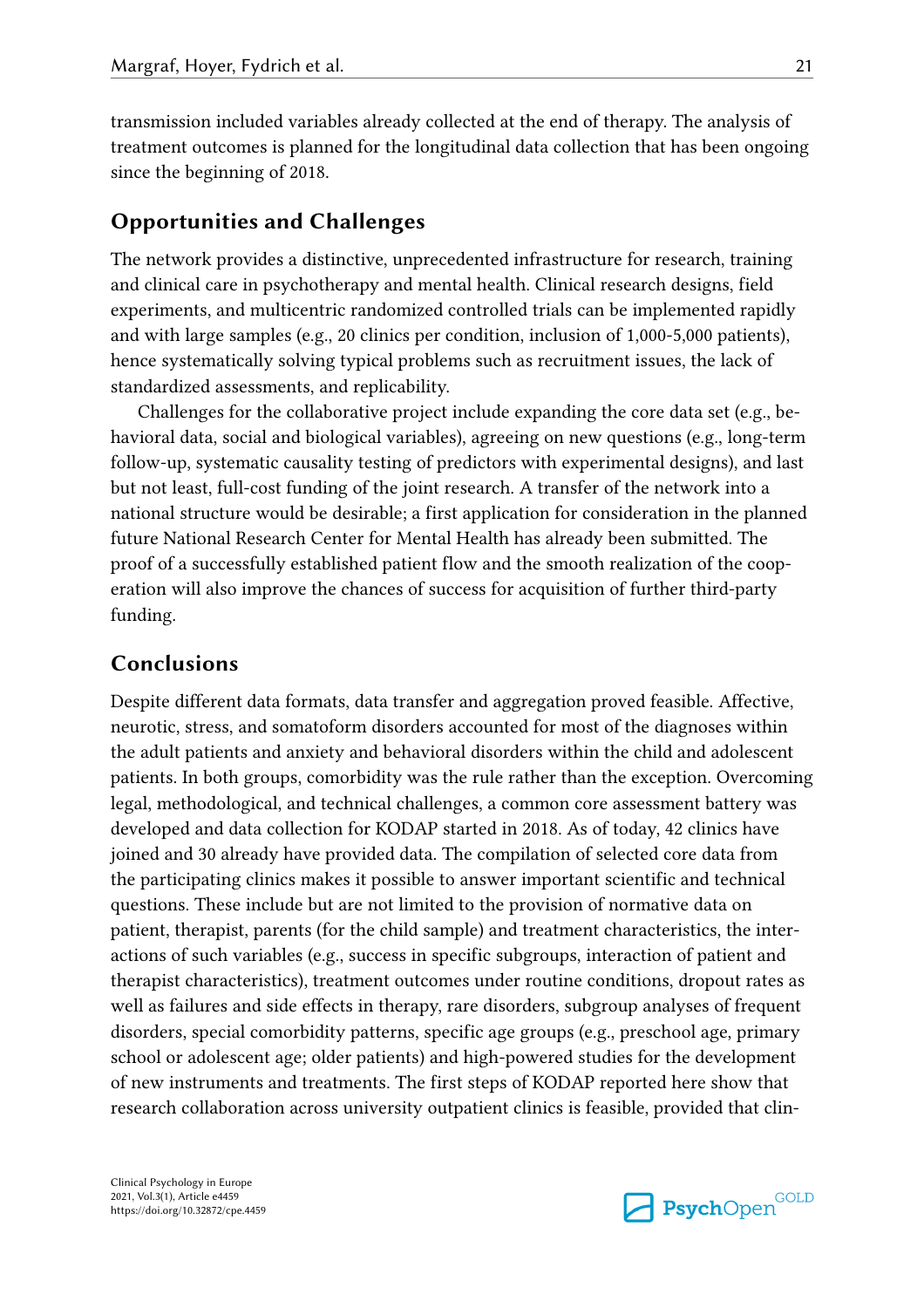ics invest time and effort for data collection, data checking and data transfer. Fulfilling the need for stronger cumulative and cooperative research in psychotherapy and related fields will contribute to better knowledge about mental health, a core challenge to modern societies.

**Funding:** Financial support was provided by unith.ev, Kinder- und Jugendlichenpsychotherapie Verhaltenstherapie e.V., the Mental Health Research and Treatment Center at Ruhr University Bochum, the Alexander von Humboldt-Professorship awarded to the first author, the departments of Clinical Child and Adolescent Psychology and Psychotherapy and Clinical Psychology and Psychotherapy at the University of Koblenz-Landau.

**Competing Interests:** All authors are employed by the universities listed in the affiliations. They have no conflicts of interest to declare.

**Acknowledgments:** The authors gratefully acknowledge the support by the participating clinic directors, therapists and patients. Christian Leson and Amelie Scupin of the Mental Health Research and Treatment Center at Ruhr University Bochum helped with data transfer and aggregation and preparation of tables and supplementary materials.

**Author Contributions:** Jürgen Margraf, Thomas Fydrich, Jürgen Hoyer, Tina In-Albon, Tania Lincoln, Wolfgang Lutz, Angelika Schlarb, Henning Schöttke, Ulrike Willutzki and Julia Velten jointly conceived the work described here. Julia Velten coordinated data collection and data transfer. Jürgen Margraf wrote the first draft of the manuscript. Tina In-Albon contributed the first draft of the sections on Study 4. All authors read the manuscript, gave feedback and agreed to the final version of the manuscript.

All authors except for the first, second, and last are listed in alphabetical order.

**Statement of Ethics:** This research complies with the guidelines for human studies and was conducted ethically in accordance with the World Medical Association Declaration of Helsinki. All patients gave their written informed consent and that the study was approved by the ethics committee of the Faculty of Psychology at Ruhr University Bochum.

**Twitter Accounts:** @Psychojule, @fbzrub

## **Supplementary Materials**

The Supplementary Materials include three tables listing the diagnoses of patients in Study 3 (for access see Index of Supplementary Materials below).

#### **Index of Supplementary Materials**

Margraf, J., Hoyer, J., Fydrich, T., In-Albon, T., Lincoln, T., Lutz, W., & Velten, J. (2021). *Supplementary materials to "The cooperative revolution reaches clinical psychology and psychotherapy: An example from Germany"* [Additional information]. PsychOpen. https://doi.org/10.23668/psycharchives.4559

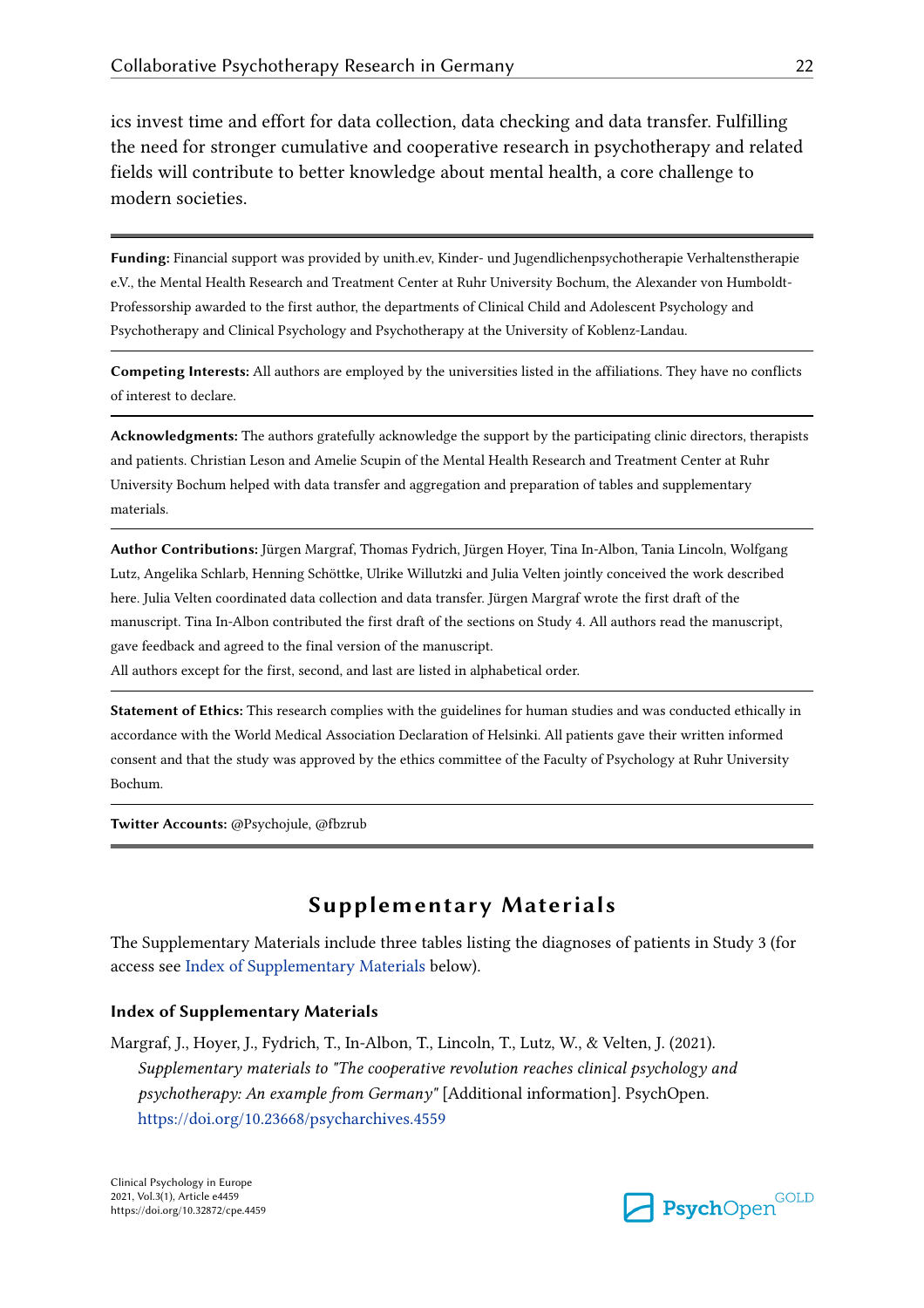## **References**

- APA Center for Workspace Studies. (2015). *2005-13: Demographics of the U.S. Psychology Workforce*. Retrieved from https://www.apa.org/workforce/publications/13-demographics
- Balon, R. (2017). Clinical factor 2016. *Psychotherapy and Psychosomatics, 86*(6), 323-331. https://doi.org/10.1159/000479820
- Borkovec, T. D., Echemendia, R. J., Ragusea, S. A., & Ruiz, M. (2001). The Pennsylvania practice research network and future possibilities for clinically meaningful and scientifically rigorous psychotherapy effectiveness research. *Clinical Psychology: Science and Practice, 8*(2), 155-167. https://doi.org/10.1093/clipsy.8.2.155
- Brailovskaia, J., Margraf, J., & Köllner, V. (2019). Addicted to Facebook? Relationship between Facebook Addiction Disorder, duration of Facebook use and narcissism in an inpatient sample. *Psychiatry Research, 273*, 52-57. https://doi.org/10.1016/j.psychres.2019.01.016
- Brailovskaia, J., Rohmann, E., Bierhoff, H.-W., & Margraf, J. (2018). The brave blue world: Facebook flow and Facebook Addiction Disorder (FAD). *PLoS One, 13*(7), Article e0201484. https://doi.org/10.1371/journal.pone.0201484
- Button, K. S., Ioannidis, J. P. A., Mokrysz, C., Nosek, B. A., Flint, J., Robinson, E. S. J., & Munafò, M. R. (2013). Power failure: Why small sample size undermines the reliability of neuroscience. *Nature Reviews Neuroscience, 14*(5), 365-376. https://doi.org/10.1038/nrn3475
- Camerer, C. F., Dreber, A., Holzmeister, F., Ho, T.-H., Huber, J., Johannesson, M., . . . Pfeiffer, T. (2018). Evaluating the replicability of social science experiments in Nature and Science between 2010 and 2015. *Nature Human Behaviour, 2*(9), 637-644. https://doi.org/10.1038/s41562-018-0399-z
- Castonguay, L. G. (2011). Psychotherapy, psychopathology, research and practice: Pathways of connections and integration. *Psychotherapy Research, 21*(2), 125-140. https://doi.org/10.1080/10503307.2011.563250
- Chartier, C., Kline, M., McCarthy, R., Nuijten, M., Dunleavy, D. J., & Ledgerwood, A. (2018). The cooperative revolution is making psychological science better. *Association for Pychological Science: Observer, 31*(10). Retrieved from

https://www.psychologicalscience.org/observer/the-cooperative-revolution-is-makingpsychological-science-better

- Clark, D. M. (2018). Realizing the mass public benefit of evidence-based psychological therapies: The IAPT program. *Annual Review of Clinical Psychology, 14*, 159-183. https://doi.org/10.1146/annurev-clinpsy-050817-084833
- Coleman, J. R. I., Lester, K. J., Roberts, S., Keers, R., Lee, S. H., De Jong, S., . . . Schneider, S. (2017). Separate and combined effects of genetic variants and pre-treatment whole blood gene expression on response to exposure-based cognitive behavioural therapy for anxiety disorders. *The World Journal of Biological Psychiatry, 18*(3), 215-226. https://doi.org/10.1080/15622975.2016.1208841

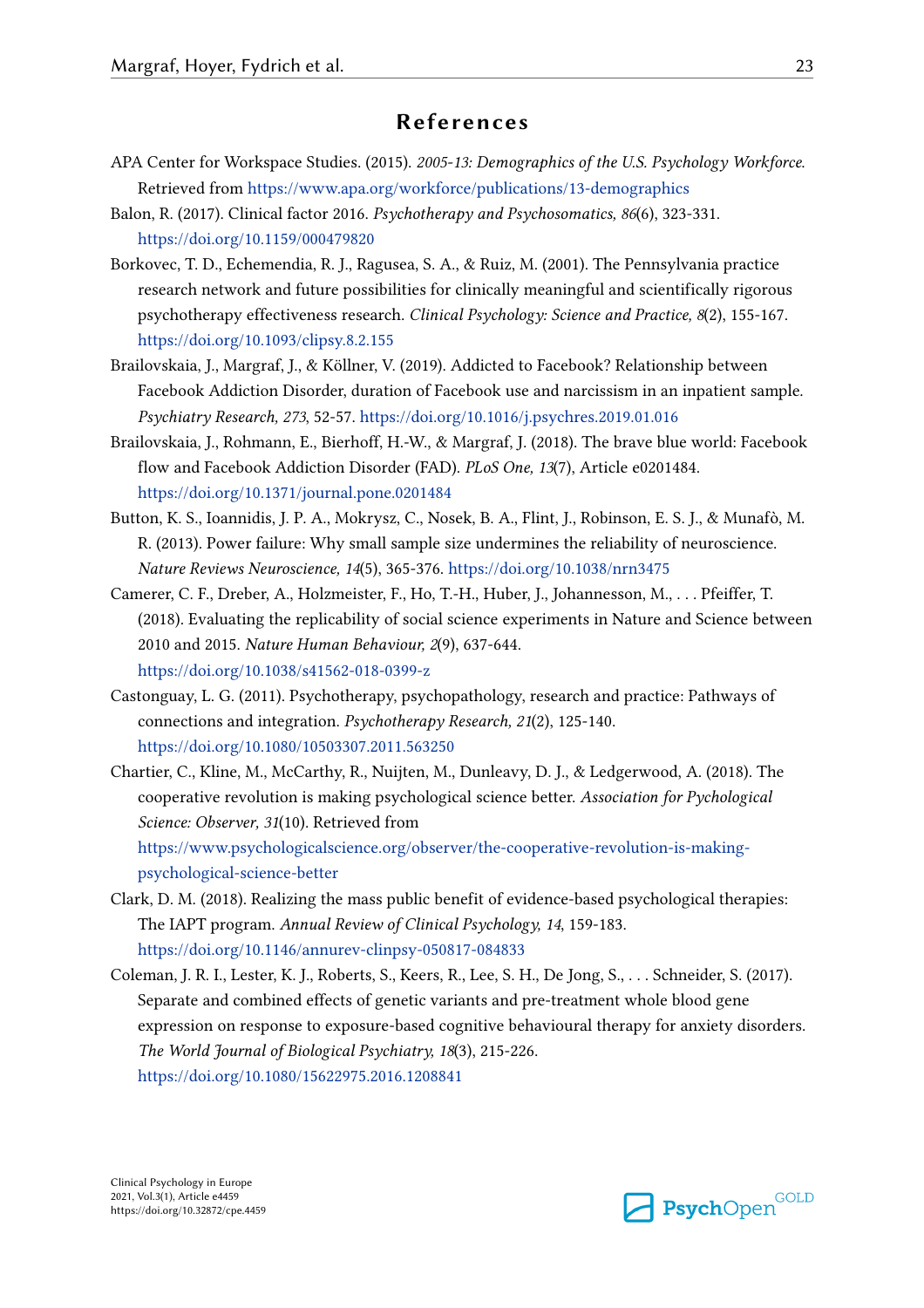- Derogatis, L. R. (1992). *SCL-90-R: Administration, scoring & procedures manual-II for the (revised) version and other instruments of the psychopathology rating scale series.* Towson, MD, USA: Clinical Psychometric Research.
- Derogatis, L. R., & Spencer, P. M. (1993). *Brief symptom inventory: BSI*. Upper Saddle River, NJ, USA: Pearson.
- Dilling, H., Mombour, W., Schmidt, M. H., & Weltgesundheitsorganisation. (2005). *Internationale Klassifikation psychischer Störungen ICD-10 Kapitel V (F), klinisch-diagnostische Leitlinien*. Bern, Switzerland: Hogrefe.
- Döpfner, M., Plück, J., & Kinnen, C. (2014). *Deutsche Schulalter-Formen der Child Behavior Checklist von Thomas M. Achenbach. Elternfragebogen über das Verhalten von Kindern und Jugendlichen (CBCL/6-18R), Lehrerfragebogen über das Verhalten von Kindern und Jugendlichen (TRF/6-18R), Fragebogen für Jugendliche (YSR/11-18R)* [Manual]. Göttingen, Germany: Hogrefe.
- Döpfner, M., Schnabel, M., Goletz, H., & Ollendick, T. H. (2006). *Phobiefragebogen für Kinder und Jugendliche (PHOKI).* Göttingen, Germany: Hogrefe.
- Dumas-Mallet, E., Button, K. S., Boraud, T., Gonon, F., & Munafò, M. R. (2017). Low statistical power in biomedical science: A review of three human research domains. *Royal Society Open Science, 4*(2), Article 160254. https://doi.org/10.1098/rsos.160254
- Ehlers, A., Margraf, J., & Chambless, D. (2001). *Fragebogen zu körperbezogenen Ängsten, Kognitionen und Vermeidung: AKV*. Göttingen, Germany: Beltz Test.
- European Parliament and Council. (2016). Regulation EU 2016/679 of the European Parliament and of the Council of 27 April 2016. *Official Journal of the European Union.* Retrieved from http://data.europa.eu/eli/reg/2016/679/oj
- Fang, F. C., & Casadevall, A. (2012a). Reforming science: Structural reforms. *Infection and Immunity, 80*(3), 897-901. https://doi.org/10.1128/IAI.06184-11
- Fang, F. C., & Casadevall, A. (2012b). Winner takes all. *Scientific American, 307*(2), 13-17. https://doi.org/10.1038/scientificamerican0812-13
- Flint, J., Cuijpers, P., Horder, J., Koole, S. L., & Munafò, M. R. (2015). Is there an excess of significant findings in published studies of psychotherapy for depression? *Psychological Medicine, 45*(2), 439-446. https://doi.org/10.1017/S0033291714001421
- Franke, G. H. (1997). Erste Studien zur Güte des Brief Symptom Inventory (BSI). *Zeitschrift für Medizinische Psychologie, 6*, 159-166.
- Franke, G. H., & Derogatis, L. R. (1995). *Die Symptom-Checkliste von Derogatis (SCL-90-R) Deutsche Version – Manual.* Weinheim, Germany: Beltz Test.
- Gloster, A. T., Wittchen, H.-U., Einsle, F., Lang, T., Helbig-Lang, S., Fydrich, T., . . . Alpers, G. W. (2011). Psychological treatment for panic disorder with agoraphobia: A randomized controlled trial to examine the role of therapist-guided exposure in situ in CBT. *Journal of Consulting and Clinical Psychology, 79*(3), 406-420. https://doi.org/10.1037/a0023584
- Griesel, D., Wessa, M., & Flor, H. (2006). Psychometric qualities of the German version of the Posttraumatic Diagnostic Scale (PTDS). *Psychological Assessment, 18*(3), 262-268. https://doi.org/10.1037/1040-3590.18.3.262

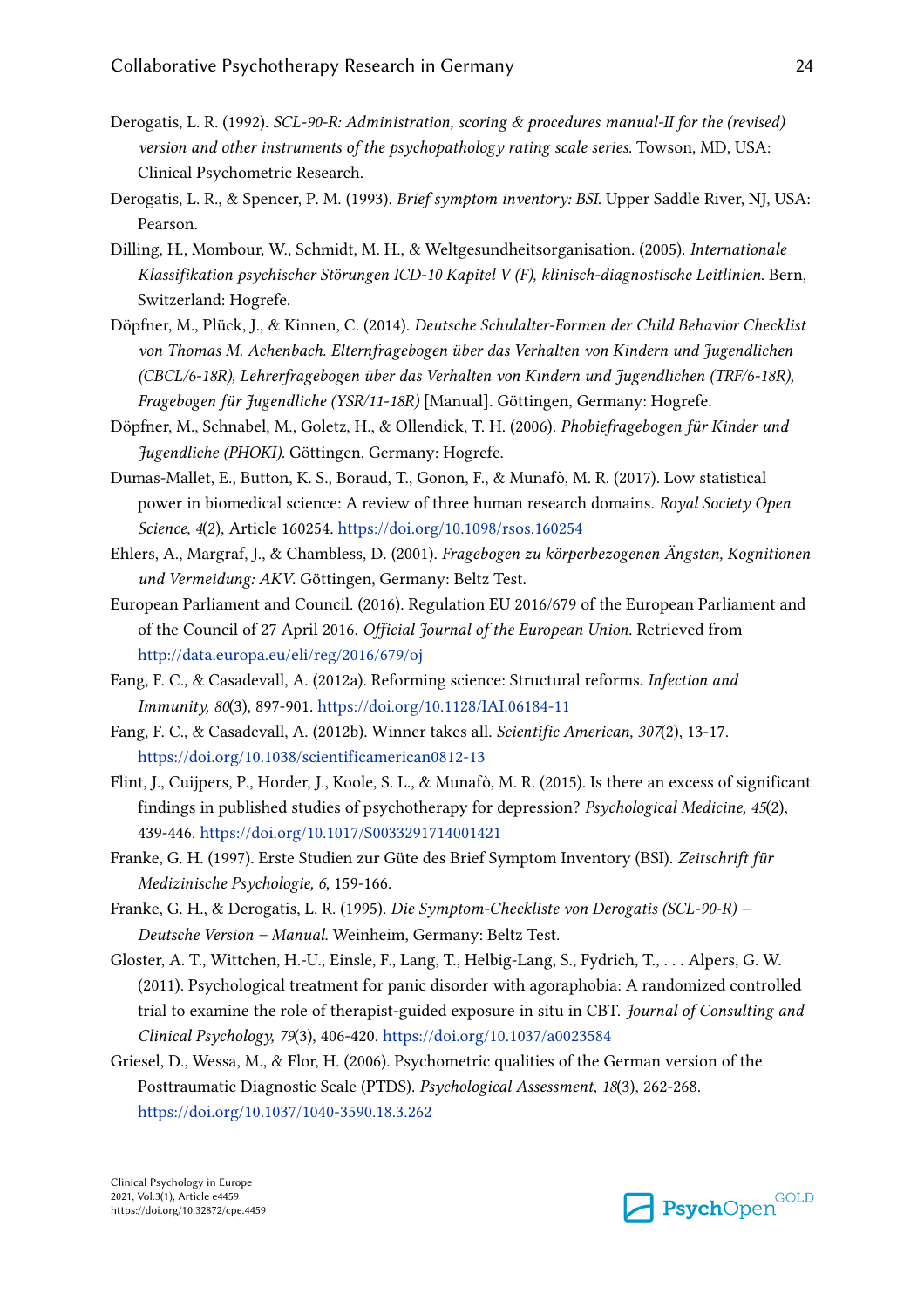- Guy, W. (1976) *Clinical Global Impressions, ECDEU Assessment Manual for Psychopharmacology, revised* (DHEW Publ. No. ADM 76-338). National Institute of Mental Health, Rockville, 218-222.
- Hand, I., & Büttner-Westphal, H. (1991). Die Yale-Brown Obsessive Compulsive Scale (Y-BOCS): Ein halbstrukturiertes Interview zur Beurteilung des Schweregrades von Denk-und Handlungszwängen. *Verhaltenstherapie, 1*(3), 223-225. https://doi.org/10.1159/000257972
- Hautzinger, M., Bailer, M., Worall, H., & Keller, F. (2000). *Beck-Depressions-Inventar (BDI). Bearbeitung der deutschen Ausgabe. Testhandbuch* (3rd ed.). Bern, Switzerland: Huber.
- Hautzinger, M., Keller, F., & Kühner, C. (2009). *BDI-II. Beck-Depressions-Inventar. Revision* (2nd ed.). Frankfurt am Main, Germany: Pearson Assessment.
- Hiller, W., Bleichhardt, G., & Schindler, A. (2009). Evaluation von Psychotherapien aus der Perspektive von Qualitätssicherung und Qualitätsmanagement. *Zeitschrift für Psychiatrie, Psychologie und Psychotherapie, 57*(1), 7-22. https://doi.org/10.1024/1661-4747.57.1.7
- Hiller, W., Zaudig, M., & Mombour, W. (1997). *IDCL: Internationale Diagnosen-Checklisten für DSM-IV und ICD-10.* Göttingen, Germany: Hogrefe.
- Horowitz, L. M., Alden, L. E., Kordy, H., & Strauß, B. (2000). *Inventar zur Erfassung interpersonaler Probleme (IIP-D): Deutsche Version*. Weinheim, Germany: Beltz Test.
- Hoyer, J., Velten, J., Benecke, C., Berking, M., Heinrichs, N., In-Albon, T., . . . Margraf, J. (2015). Koordination der Forschung an Hochschulambulanzen für Psychotherapie: Status quo und Agenda. *Zeitschrift für Klinische Psychologie und Psychotherapie, 44*(2), 80-87. https://doi.org/10.1026/1616-3443/a000308
- Hoyer, J., Wiltink, J., Hiller, W., Miller, R., Salzer, S., Sarnowsky, S., . . . Leibing, E. (2016). Baseline patient characteristics predicting outcome and attrition in cognitive therapy for social phobia: Results from a large multicentre trial. *Clinical Psychology & Psychotherapy, 23*(1), 35-46. https://doi.org/10.1002/cpp.1936
- In-Albon, T., Christiansen, H., Imort, S., Krause, K., Schlarb, A., Schneider, S., . . . Velten, J. (2019). Forschungsnetzwerk KODAP: Pilotdaten zur Inanspruchnahmepopulation universitärer Psychotherapie-Ambulanzen für Kinder und Jugendliche. *Zeitschrift für Klinische Psychologie und Psychotherapie, 48*(1), 40-50. https://doi.org/10.1026/1616-3443/a000528
- Ioannidis, J. P. A. (2005). Why most published research findings are false. *PLoS Medicine, 2*(8), Article e124. https://doi.org/10.1371/journal.pmed.0020124
- Ioannidis, J. P. A. (2016). Why most clinical research is not useful. *PLoS Medicine, 13*(6), Article e1002049. https://doi.org/10.1371/journal.pmed.1002049
- Jacobi, F., Uhmann, S., & Hoyer, J. (2011). Wie häufig ist therapeutischer Misserfolg in der ambulanten Psychotherapie? Ergebnisse aus einer verhaltenstherapeutischen Hochschulambulanz. *Zeitschrift für Klinische Psychologie und Psychotherapie, 40*(4), 246-256. https://doi.org/10.1026/1616-3443/a000122
- Kadouri, A., Corruble, E., & Falissard, B. (2007). The improved Clinical Global Impression Scale (iCGI): Development and validation in depression. *BMC Psychiatry, 7*(1), Article 7. https://doi.org/10.1186/1471-244X-7-7

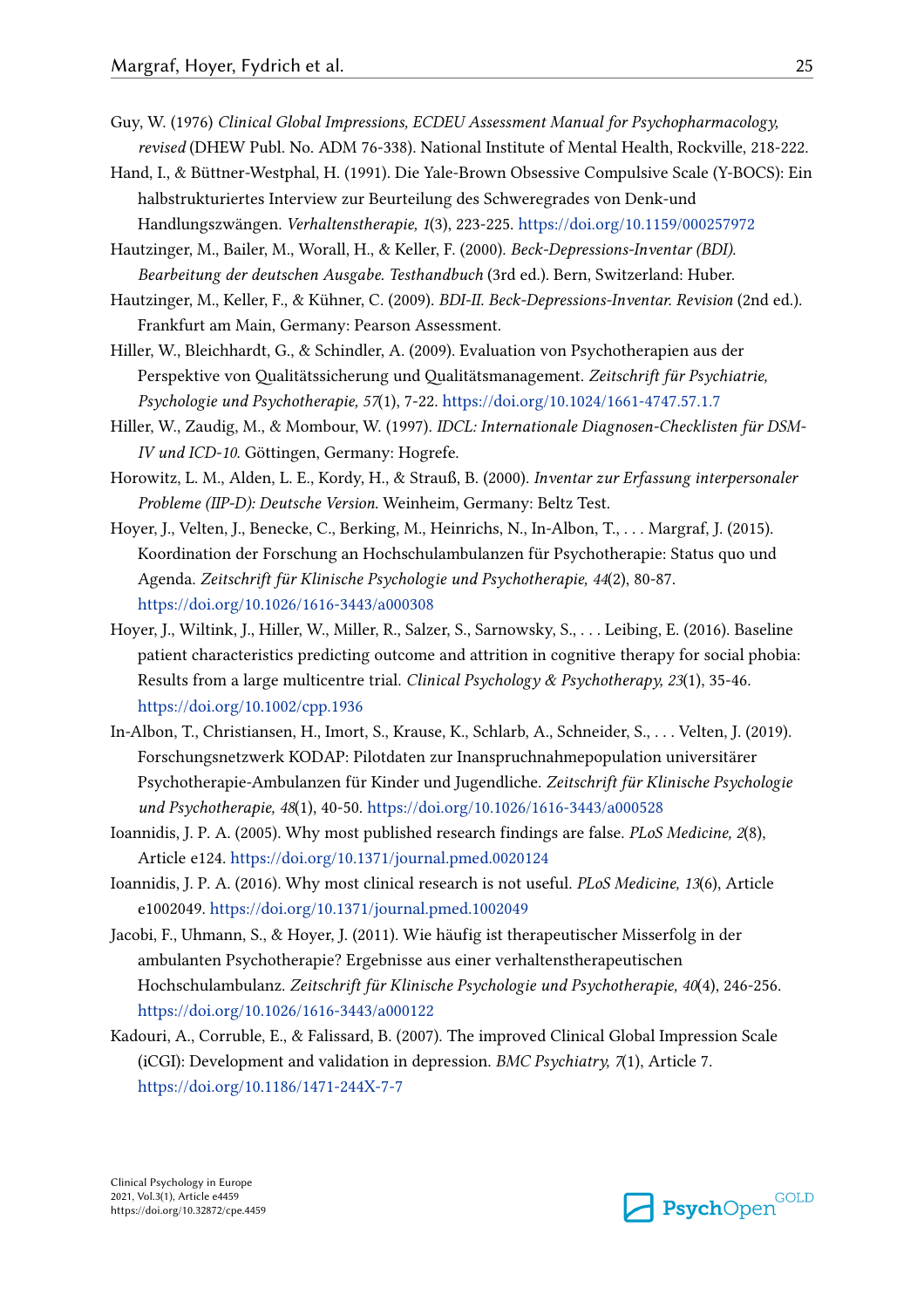- Kirsch, I., Moore, T. J., Scoboria, A., & Nicholls, S. S. (2002). The emperor's new drugs: An analysis of antidepressant medication data submitted to the US Food and Drug Administration. *Prevention & Treatment, 5*(1), Article 23. https://doi.org/10.1037/1522-3736.5.1.523a
- Köck, K. (2012). *Komorbidität in der ambulanten Psychotherapie* (Unpublished doctoral dissertation). Trier University, Trier, Germany.
- Lutz, W., Ehrlich, T., Rubel, J., Hallwachs, N., Röttger, M.-A., Jorasz, C., . . . Tschitsaz-Stucki, A. (2013). The ups and downs of psychotherapy: Sudden gains and sudden losses identified with session reports. *Psychotherapy Research, 23*(1), 14-24. https://doi.org/10.1080/10503307.2012.693837
- Lutz, W., Schürch, E., Stulz, N., Böhnke, J. R., Schöttke, H., Rogner, J., & Wiedl, K. H. (2009). Entwicklung und psychometrische Kennwerte des Fragebogens zur Evaluation von Psychotherapieverläufen (FEP). *Diagnostica, 55*(2), 106-116. https://doi.org/10.1026/0012-1924.55.2.106
- Maercker, A., & Schützwohl, M. (1998). Erfassung von psychischen Belastungsfolgen: Die Impact of Event Skala-revidierte Version (IES-R). *Diagnostica, 44*, 130-141.
- Margraf, J. (2015). Zur Lage der Psychologie. *Psychologische Rundschau, 66*, 1-30. https://doi.org/10.1026/0033-3042/a000247
- Margraf, J., Cwik, J. C., Pflug, V., & Schneider, S. (2017). Strukturierte klinische Interviews zur Erfassung psychischer Störungen über die Lebensspanne: Gütekriterien und Weiterentwicklungen der DIPS-Verfahren [Structured clinical interviews for mental disorders across the life span: Psychometric quality and further developments of the DIPS open access interviews]. *Zeitschrift für Klinische Psychologie und Psychotherapie, 46*(3), 176-186. https://doi.org/10.1026/1616-3443/a000430
- Mattejat, F., & Remschmidt, H. (2006). *ILK Inventar zur Erfassung der Lebensqualität bei Kindern und Jugendlichen*. Bern, Switzerland: Huber.
- Melfsen, S., Florin, I., & Warnke, A. (2001). *SPAIK: Sozialphobie und -angstinventar für Kinder*. Göttingen, Germany: Hogrefe.
- Mischel, W. (2008). The toothbrush problem. *Association for Psychological Science: Observer, 21*(11). Retrieved from https://www.psychologicalscience.org/observer/the-toothbrush-problem
- Mischel, W. (2009). Becoming a cumulative science. *Association for Psychological Science: Observer, 22*(1). Retrieved from

https://www.psychologicalscience.org/observer/becoming-a-cumulative-science

- Nosek, B. A., Spies, J. R., & Motyl, M. (2012). Scientific utopia: II. Restructuring incentives and practices to promote truth over publishability. *Perspectives on Psychological Science, 7*(6), 615-631. https://doi.org/10.1177/1745691612459058
- Open Science Collaboration. (2015). Estimating the reproducibility of psychological science. *Science, 349*(6251), Article aac4716. https://doi.org/10.1126/science.aac4716
- Pashler, H., & Wagenmakers, E. (2012). Editors' introduction to the special section on replicability in psychological science: A crisis of confidence? *Perspectives on Psychological Science, 7*(6), 528-530. https://doi.org/10.1177/1745691612465253

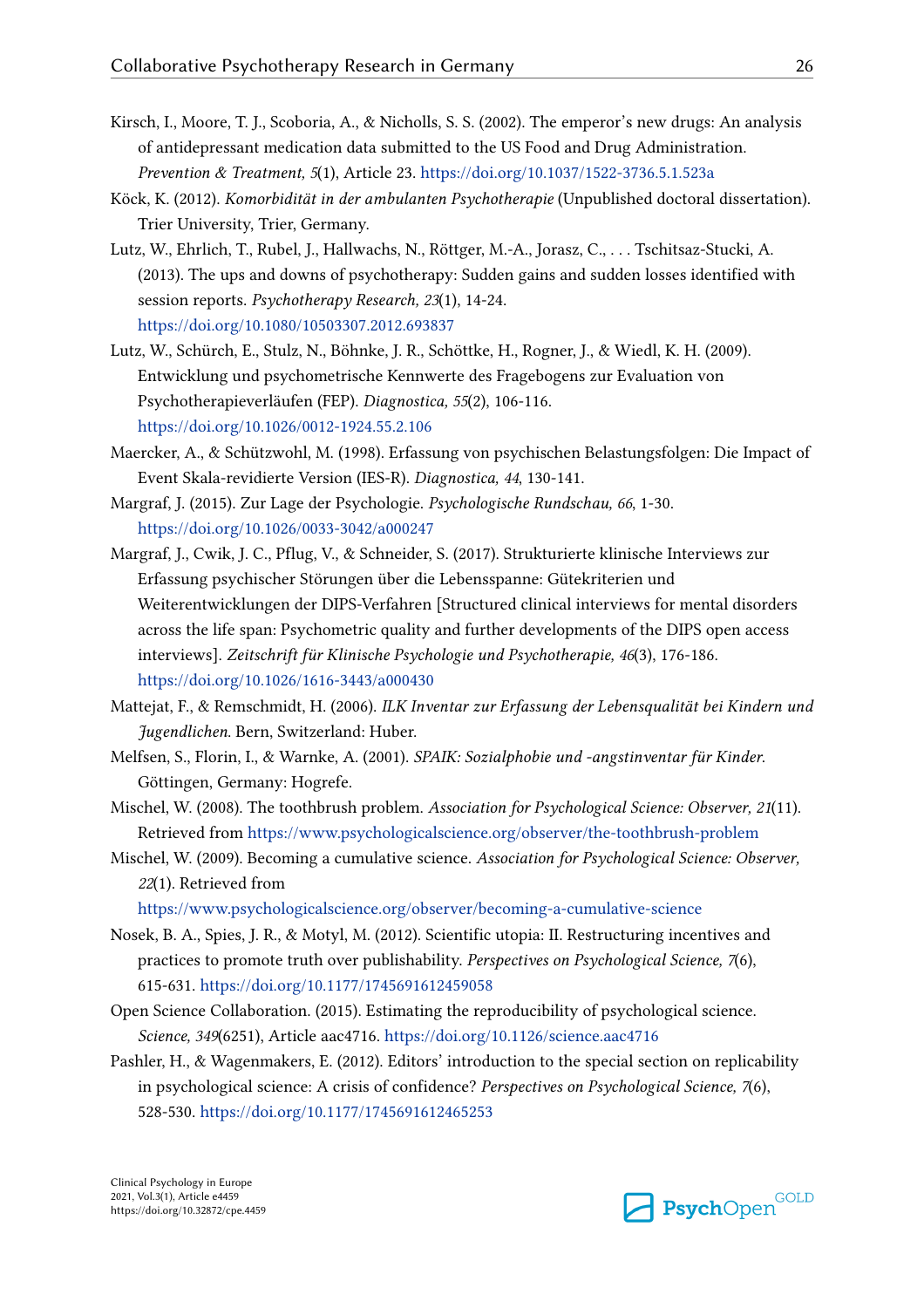- Paul, T., & Thiel, A. (2004). *Eating Disorder Inventory-2. Deutsche Version*. Göttingen, Germany: Hogrefe.
- Peikert, G., Baum, A., Barchmann, D., Schröder, D., & Kropp, P. (2014). Wie effektiv sind Ausbildungstherapien? Vergleichsstudie zur Effektivität von Ausbildungs- und Regeltherapien. *Verhaltenstherapie, 24*(4), 272-279. https://doi.org/10.1159/000369270
- Polanczyk, G. V., Salum, G. A., Sugaya, L. S., Caye, A., & Rohde, L. A. (2015). Annual research review: A meta‐analysis of the worldwide prevalence of mental disorders in children and adolescents. *Journal of Child Psychology and Psychiatry, and Allied Disciplines, 56*(3), 345-365. https://doi.org/10.1111/jcpp.12381
- Pudel, V., & Westenhöfer, J. (1989). *Handanweisung, Fragebogen zum Essverhalten (FEV)*. Göttingen, Germany: Hogrefe.
- Rayner, C., Coleman, J. R. I., Purves, K. L., Hodsoll, J., Goldsmith, K., Alpers, G. W., . . . Eley, T. C. (2019). A genome-wide association meta-analysis of prognostic outcomes following cognitive behavioural therapy in individuals with anxiety and depressive disorders. *Translational Psychiatry, 9*(1), Article 150. https://doi.org/10.1038/s41398-019-0481-y
- Richter, S., Gutt, F., & Hamm, A. O. (2013). Evaluation ambulanter Psychotherapien in einer Hochschulambulanz. *Verhaltenstherapie & Verhaltensmedizin, 34*(1), 3-21.
- Rief, W., Hiller, W., & Heuser, J. (1997). *SOMS—Das Screening für Somatoforme Störungen: Manual zum Fragebogen*. Bern, Switzerland: Huber.
- Roberts, S., Keers, R., Breen, G., Coleman, J. R. I., Jöhren, P., Kepa, A., . . . Teismann, T. (2019). DNA methylation of FKBP5 and response to exposure‐based psychological therapy. *American Journal of Medical Genetics: Part B. Neuropsychiatric Genetics, 180*(2), 150-158. https://doi.org/10.1002/ajmg.b.32650
- Roberts, S., Wong, C. C. Y., Breen, G., Coleman, J. R. I., De Jong, S., Jöhren, P., . . . Margraf, J. (2017). Genome-wide expression and response to exposure-based psychological therapy for anxiety disorders. *Translational Psychiatry, 7*(8), Article e1219. https://doi.org/10.1038/tp.2017.177
- Robinson, L., Delgadillo, J., & Kellett, S. (2020). The dose-response effect in routinely delivered psychological therapies: A systematic review. *Psychotherapy Research, 30*(1), 79-96. https://doi.org/10.1080/10503307.2019.1566676
- Rosenthal, R. (1979). The file drawer problem and tolerance for null results. *Psychological Bulletin, 86*(3), 638-641. https://doi.org/10.1037/0033-2909.86.3.638
- Rossi, J. S. (1990). Statistical power of psychological research: What have we gained in 20 years? *Journal of Consulting and Clinical Psychology, 58*(5), 646-656. https://doi.org/10.1037/0022-006X.58.5.646
- Schlier, B., Wiese, S., Frantz, I., & Lincoln, T. M. (2017). Chancengleichheit in der ambulanten Therapie: Ein Experiment zur Bereitschaft von niedergelassenen Psychotherapeuten, Patienten mit Schizophrenie zu behandeln. *Verhaltenstherapie, 27*(3), 161-168. https://doi.org/10.1159/000478533

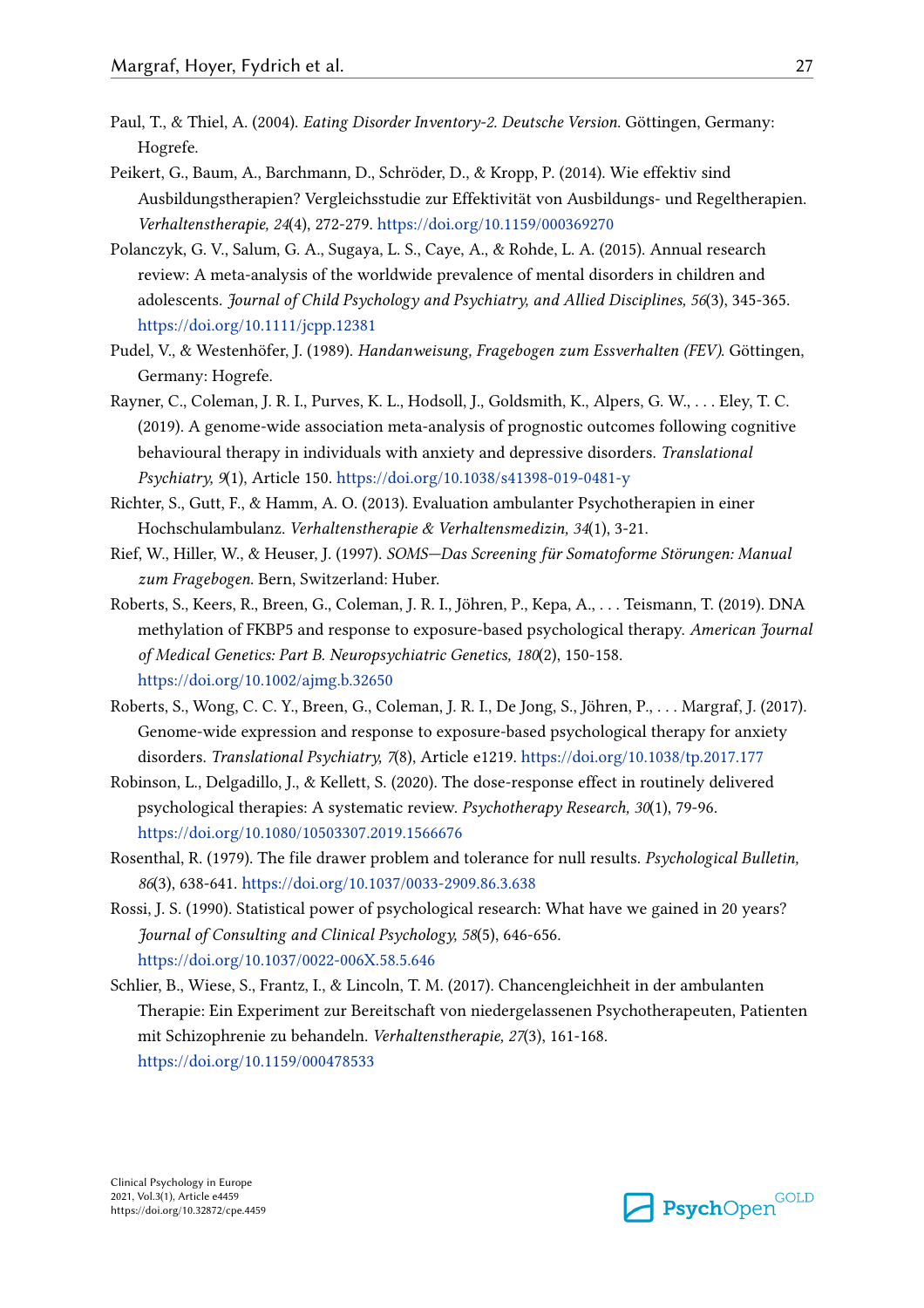- Schneider, S., In-Albon, T., Nuendel, B., & Margraf, J. (2013). Parental panic treatment reduces children's long-term psychopathology: A prospective longitudinal study. *Psychotherapy and Psychosomatics, 82*(5), 346-348. https://doi.org/10.1159/000350448
- Schneider, S., & Margraf, J. (2011). *DIPS: Diagnostisches Interview bei psychischen Störungen (DIPS für DSM-IV-TR)* (4th ed.). Berlin, Germany: Springer.
- Schneider, S., Unnewehr, S., & Margraf, J. (2009). *Diagnostisches Interview bei psychischen Störungen im Kindes- und Jugendalter. Kinder-DIPS*. Berlin, Germany: Springer.
- Sierra, M., & David, A. S. (2011). Depersonalization: A selective impairment of self-awareness. *Consciousness and Cognition, 20*(1), 99-108. https://doi.org/10.1016/j.concog.2010.10.018
- Simmons, J. P., Nelson, L. D., & Simonsohn, U. (2011). False-positive psychology: Undisclosed flexibility in data collection and analysis allows presenting anything as significant. *Psychological Science, 22*(11), 1359-1366. https://doi.org/10.1177/0956797611417632
- Spellman, B. A. (2015). A short (personal) future history of revolution 2.0. *Perspectives on Psychological Science, 10*(6), 886-899. https://doi.org/10.1177/1745691615609918
- Stangier, U., Heidenreich, T., Berardi, A., Golbs, U., & Hoyer, J. (1999). Die Erfassung sozialer Phobie durch Social Interaction Anxiety Scale (SIAS) und die Social Phobia Scale (SPS). *Zeitschrift für Klinische Psychologie, 28*(1), 28-36. https://doi.org/10.1026//0084-5345.28.1.28
- Stiensmeier-Pelster, J., Schürmann, M., & Duda, K. (2014). *DIKJ-Depressions-Inventar für Kinder und Jugendliche*. Göttingen, Germany: Hogrefe.
- Turner, E. H., Matthews, A. M., Linardatos, E., Tell, R. A., & Rosenthal, R. (2008). Selective publication of antidepressant trials and its influence on apparent efficacy. *The New England Journal of Medicine, 358*(3), 252-260. https://doi.org/10.1056/NEJMsa065779
- Velten, J., Bräscher, A.-K., Fehm, L., Fladung, A.-K., Fydrich, T., Heider, J., . . . Hoyer, J. (2018). Behandlungsdiagnosen in universitären Ambulanzen für psychologische Psychotherapie im Jahr 2016. *Zeitschrift für Klinische Psychologie und Psychotherapie, 47*, 175-185. https://doi.org/10.1026/1616-3443/a000490
- Velten, J., Margraf, J., Benecke, C., Berking, M., In-Albon, T., Lincoln, T., . . . Hover, J. (2017). Methodenpapier zur Koordination der Datenerhebung und -auswertung an Hochschul- und Ausbildungsambulanzen für Psychotherapie (KODAP). *Zeitschrift für Klinische Psychologie und Psychotherapie, 46*(3), 169-175. https://doi.org/10.1026/1616-3443/a000431
- Velten, J., Pantazidis, P., Benecke, A., Bräscher, A.-K., Fehm, L., Fladung, A.-K., . . . Hoyer, J. (2021). Wie häufig werden Diagnosen aus dem Bereich der sexuellen Funktionsstörungen an deutschen Hochschulambulanzen für Psychotherapie an psychologischen Instituten vergeben? *Zeitschrift für Sexualforschung, 34*, 1-10.
- Victor, P., Dresenkamp, A., Haag, E., Merod, R., Ruggaber, G., Sauer, K., . . . Willutzki, U. (2018). Ausbildungsforschung in Ausbildungsinstituten der Deutschen Gesellschaft für Verhaltenstherapie. *Psychotherapeut, 63*(1), 62-67. https://doi.org/10.1007/s00278-017-0225-5
- Walter, D., Dachs, L., Faber, M., Goletz, H., Goertz-Dorten, A., Hautmann, C., . . . Metternich-Kaizman, T. W. (2018). Effectiveness of outpatient cognitive-behavioral therapy for adolescents under routine care conditions on behavioral and emotional problems rated by parents and